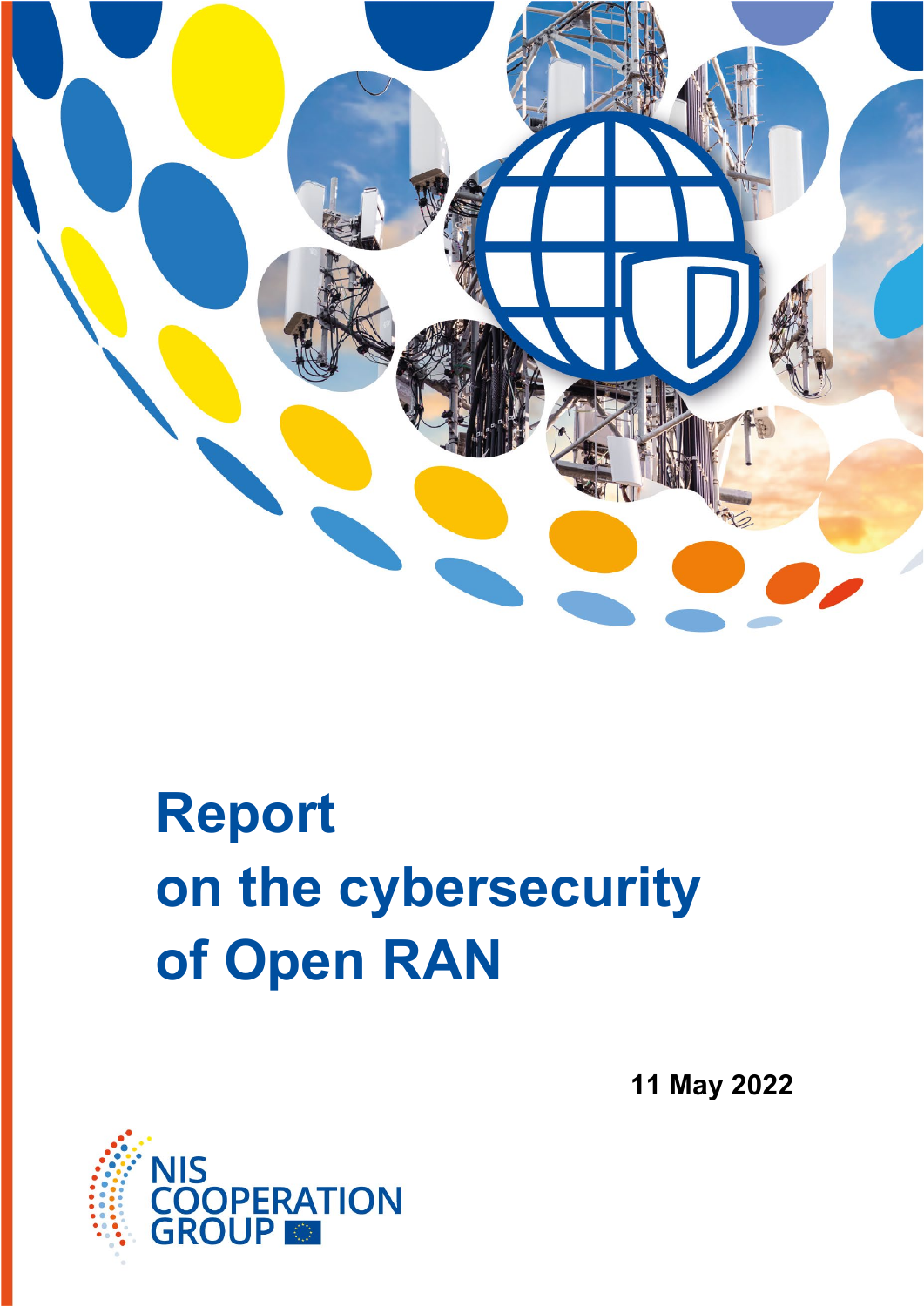# **Table of content**

| 1. |                                                                                                  |  |
|----|--------------------------------------------------------------------------------------------------|--|
|    |                                                                                                  |  |
|    |                                                                                                  |  |
|    |                                                                                                  |  |
|    |                                                                                                  |  |
|    |                                                                                                  |  |
|    |                                                                                                  |  |
| 2. |                                                                                                  |  |
|    | Impact of Open RAN on identified security risks (EU Coordinated risk assessment, October 2019).7 |  |
|    |                                                                                                  |  |
|    |                                                                                                  |  |
| 3. |                                                                                                  |  |
| 4. |                                                                                                  |  |
| 5. |                                                                                                  |  |
|    |                                                                                                  |  |
|    |                                                                                                  |  |
|    |                                                                                                  |  |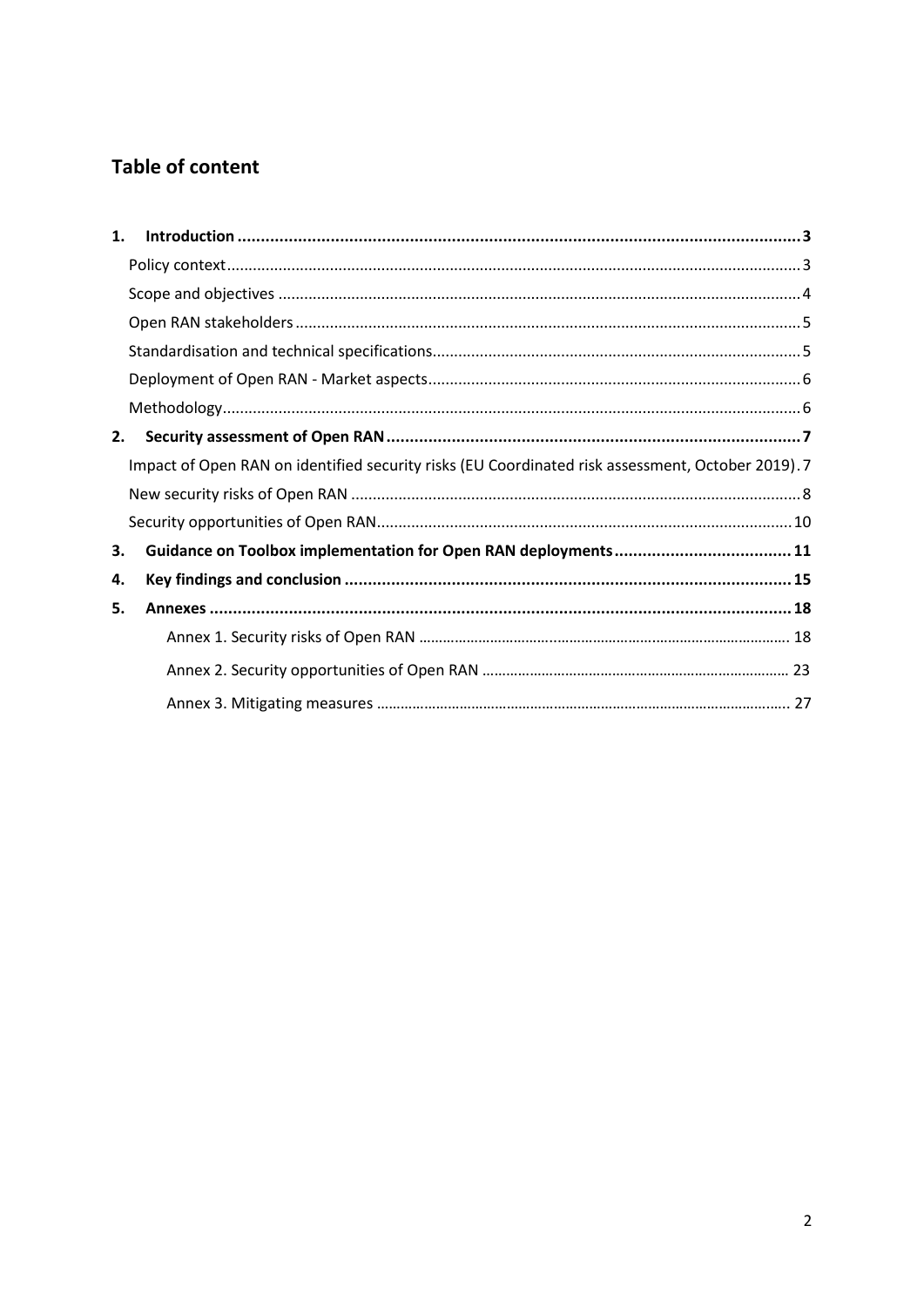## **1. Introduction**

#### <span id="page-2-1"></span><span id="page-2-0"></span>**Policy context**

- 1.1. The timely deployment of secure 5G networks is a high priority for the European Union (EU). To contribute to this objective, EU Member States, with the support of the European Commission and the EU Agency for Cybersecurity (ENISA), have developed a concerted approach to the cybersecurity of 5G networks. Through this concerted approach, EU Member States jointly assessed the main risks related to 5G networks ('EU Coordinated risk assessment')<sup>[1](#page-2-2)</sup> and on this basis, identified a set of common risk mitigating measures presented in the form of an EU Toolbox<sup>[2](#page-2-3)</sup> in January 2020.
- 1.2. Among other risks, the EU Toolbox has highlighted that significant risks can originate from the supply chain of 5G networks. As a follow-up to the publication of the EU Toolbox, Member States authorities have stressed the importance to monitor security issues related to new trends and developments in the 5G supply chain.
- 1.3. 5G networks offer new mobile network functions and use new networking technologies, in the mobile core network, transport network and radio access network (RAN). In the EU Coordinated risk assessment, the core network functions were rated as critical, and RAN functions as highly sensitive. Compared to 4G, 5G introduces new functions such as edge computing and low latency communications. 5G also potentially changes how network functions are delivered, by using cloud computing, network function virtualisation, and intelligent network functions based on machine learning. Generally speaking, these new technologies allow operators to manage the network better and have more flexibility and scalability, both in the core and in the access network. In Open Radio Access Networks (Open RAN), some of these new technologies, such as cloudification and virtualisation<sup>[3](#page-2-4)</sup>, are used to allow for more interoperability between different network components in the RAN (more details in Box 1).
- 1.4. Since the EU Toolbox was adopted, the topic of Open RAN has received significant attention and interest. Today, mobile network operators (MNOs) source their entire RAN from one supplier or use multiple suppliers in different geographic areas. One of the key characteristics of Open RAN is to allow that RAN components from different suppliers are interoperable and so, when deployed in the same geographic area, they can work together. In order for network elements from different suppliers to be interoperable, they need to have open interfaces, i.e. their interfaces need to follow open standards. Hence, the development of open interfaces, but not necessarily currently of open standards<sup>[4](#page-2-5)</sup>, lies at the heart of the Open RAN paradigm. Other enablers for Open RAN are the splitting/disaggregating of different network functions, and the cloudification and virtualisation of network functions.
- 1.5. By facilitating the use of different suppliers in the RAN, Open RAN could in the medium to long term contribute to the implementation of strategic measure 05 of the EU Toolbox, which recommends

<span id="page-2-2"></span><sup>&</sup>lt;sup>1</sup> EU-wide coordinated risk assessment of 5G networks security, 9 October 2019, [https://digital](https://digital-strategy.ec.europa.eu/en/news/eu-wide-coordinated-risk-assessment-5g-networks-security)[strategy.ec.europa.eu/en/news/eu-wide-coordinated-risk-assessment-5g-networks-security](https://digital-strategy.ec.europa.eu/en/news/eu-wide-coordinated-risk-assessment-5g-networks-security)

<span id="page-2-3"></span><sup>&</sup>lt;sup>2</sup> Cybersecurity of 5G networks - EU Toolbox of risk mitigating measures, 29 January 2020, [https://digital](https://digital-strategy.ec.europa.eu/en/library/cybersecurity-5g-networks-eu-toolbox-risk-mitigating-measures)[strategy.ec.europa.eu/en/library/cybersecurity-5g-networks-eu-toolbox-risk-mitigating-measures](https://digital-strategy.ec.europa.eu/en/library/cybersecurity-5g-networks-eu-toolbox-risk-mitigating-measures)

<span id="page-2-4"></span><sup>&</sup>lt;sup>3</sup> Virtualisation creates an abstraction layer on top of the hardware, a so-called hypervisor, for software to run on. Cloudification means that the software is no longer running locally, but in a central cloud infrastructure, https://www.redhat.com/en/topics/cloud-computing/cloud-vs-virtualization

<span id="page-2-5"></span><sup>4</sup> While considering point 3.5. 'Supporting Action 03' of this report and point 4.9 on addressing deficiencies in the development of technical specifications.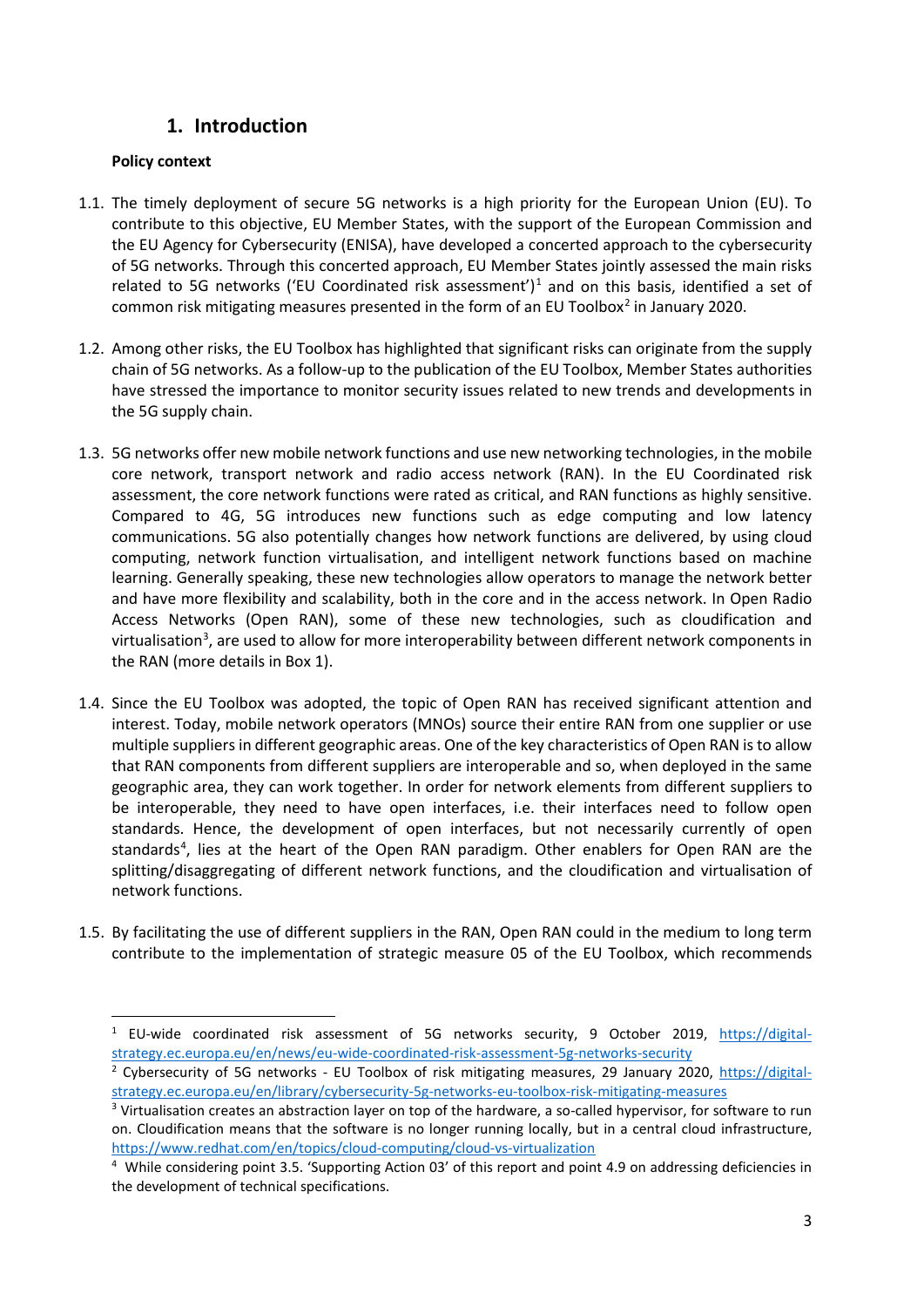ensuring the diversity of suppliers for individual MNOs through appropriate multi-vendor strategies, in order to avoid or limit any major dependency on a single supplier.

1.6. In this context, Member States have decided that an in-depth analysis of the security implications of Open RAN is needed, looking at both security opportunities and risks, as this concept is in early stages of development and technical specifications are being developed. The aim of the analysis is to identify whether further recommendations and/or actions are required as regards the deployment of Open RAN networks.

#### <span id="page-3-0"></span>**Scope and objectives**

1.7. This report focuses on security aspects considered particularly important from an EU perspective. This includes aspects related to EU capacities and strategic autonomy to the extent that they contribute to the EU's security objectives.

#### **Box 1: What is Open RAN?**

The RAN is the link between terminal equipment and the core network in a telecommunications mobile network<sup>5</sup>. The established RAN architecture is fully integrated, sourced from a single supplier as a proprietary integrated hardware and software solution. Today, the hardware used in the RAN is explicitly built for the supplier and is not able to host software from other suppliers. Open RAN is a new paradigm for building the RAN, which aims to allow telecom operators to use hardware and software solutions from several different suppliers, even within the same geographic area.

The key characteristics of Open RAN architectures are:

- 1. **Open interfaces[6](#page-3-2)** : Splitting the radio functions of the RAN and defining interfaces on top of the 3<sup>rd</sup> Generation Partnership Project (3GPP) ones between different RAN components;
- 2. **Cloudification**: Cloudification, softwarisation and virtualisation of the network functions in the RAN separating the software from the hardware (i.e. disaggregation) and moving from specifically-design hardware to general-purpose hardware;
- 3. **Automation**: RIC (RAN Intelligent Controller) for RAN orchestration and management opening the door to advanced Machine Learning (ML)/Artificial Intelligence (AI) functionalities.

The softwarisation, cloudification and virtualisation (and therefore the disaggregation) of the network functions in the RAN, as well as the application of ML and AI are cross-cutting trends in 5G networks, not specific to the Open RAN paradigm. The introduction of open interfaces, which is specific to Open RAN, is one of the factors allowing vendor diversification. While also touching upon

<span id="page-3-2"></span><span id="page-3-1"></span><sup>&</sup>lt;sup>5</sup> In addition, the transport network provides connectivity between the RAN and the core network.<br><sup>6</sup> The term 'open interface' is used to abbreviate 'an interface using open standards'. These open standards can be used by other suppliers to make interoperable products. With a proprietary or 'closed' interface, it is not always possible for another supplier to make products that are interoperable. The term 'open' does not mean that the interface is unguarded, insecure or unprotected. A proprietary interface, also called 'closed' interface, is not necessarily more guarded or more secure. In addition, Open RAN can also use open source software, where the source code is publicly available for anyone to inspect, modify or enhance. Similarly, the publicly available interface definitions would be available for anyone to inspect, modify or enhance, and to develop tools to evaluate security of implementations.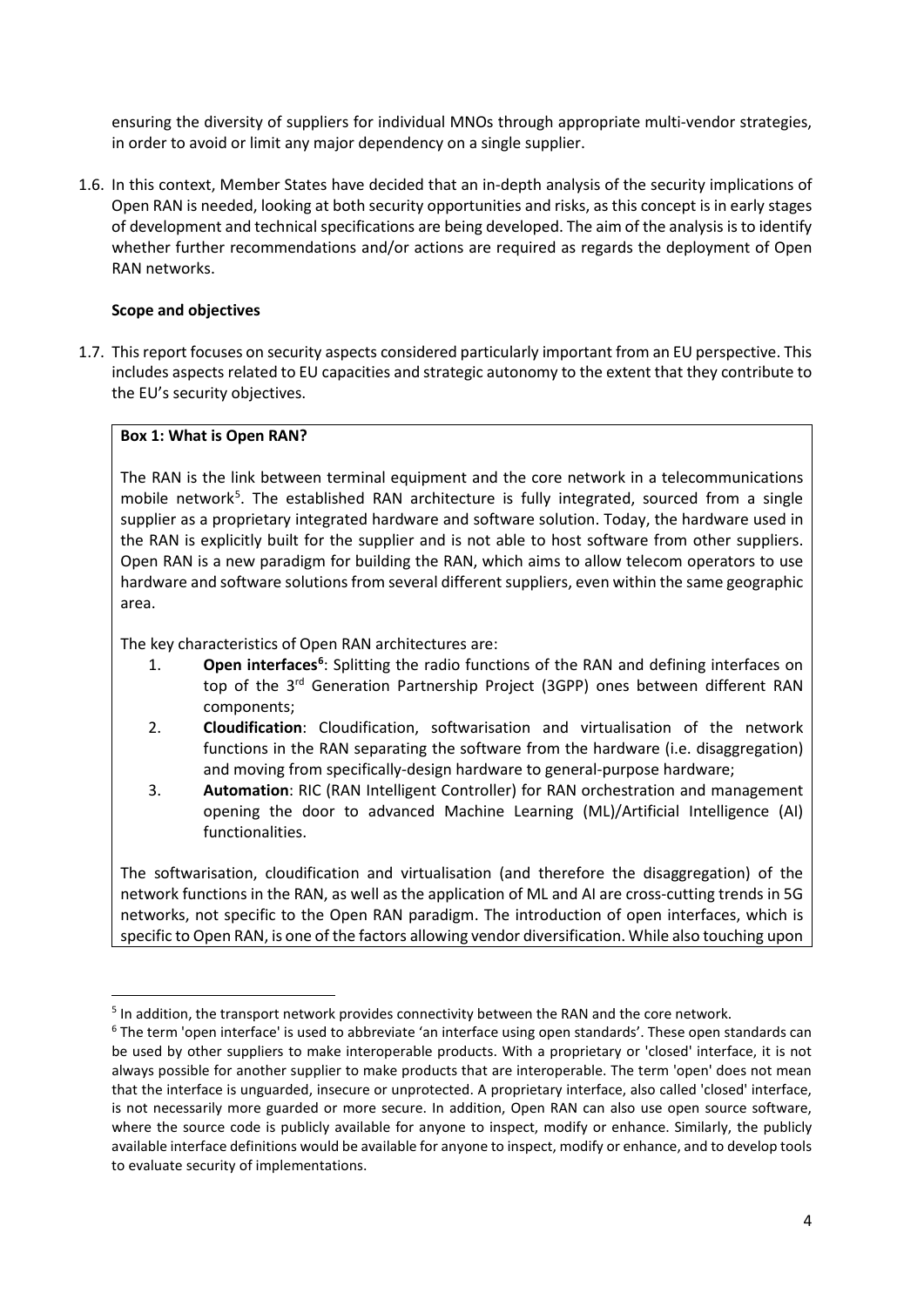cloudification and automation, this report will mostly focus on the open interfaces introduced by Open RAN.

Open RAN is a network architecture paradigm, not a specific standard nor a single approach. There are several Open RAN concepts, ideas and initiatives, and several technical specifications, developed and advocated by several different groups, each taking a slightly different approach and using different specifications including virtualised RAN (v-RAN) and O-RAN<sup>[7](#page-4-2)</sup>.

#### <span id="page-4-0"></span>**Open RAN stakeholders**

- 1.8. The main stakeholders in the 5G ecosystem are:
	- MNOs: entities providing mobile network services to users, operating their own network with the help of third parties<sup>[8](#page-4-3)</sup>.
	- Suppliers of mobile network operators: entities providing services or infrastructure to MNOs in order to build and/or operate their networks. This category includes:
		- o Network equipment manufacturers;
		- $\circ$  Other third-party suppliers, such as cloud service and infrastructure providers, systems integrators, compute and storage hardware suppliers, suppliers of network software functions, security and maintenance contractors, transmission equipment manufacturer.
	- Manufacturers of connected devices: entities providing objects or services that will connect to the 5G networks (e.g. smartphones, connected vehicles, e-health).
	- Other stakeholders: including service and content providers, end-users of 5G mobile networks, and government services that have legal interception and tapping authority.
- 1.9. In Open RAN architectures, some of these stakeholders would have a more prominent role, such as systems integrators and cloud service/infrastructure providers.

#### <span id="page-4-1"></span>**Standardisation and technical specifications**

- 1.10. 3GPP, a partnership bringing together Standard Development Organisations (SDOs) from different continents, is the main global body for developing standards for mobile communications. It is a collaboration between seven Organisational Partners, from Europe (ETSI), USA (ATIS), China (CCSA), Japan (ARIB, TTC), Korea (TTA) and India (TSDSI). 3GPP technical specification groups have standardised industry security features in 3G, 4G and 5G standards. 3GPP develops global specifications for complete cellular networks from all generations, from 2G to 5G. 3GPP is working on specifications for RAN interfaces, as well as specifications for the Open RAN network architectures.
- <span id="page-4-2"></span>1.11. In addition, a number of industry-led bodies<sup>[9](#page-4-4)</sup> develop technical specifications for Open RAN architectures, in particular the O-RAN Alliance. The O-RAN Alliance was founded in August 2018 by

<sup>&</sup>lt;sup>7</sup> Open RAN aims to build RAN solutions on general-purpose vendor-neutral hardware, open interfaces and software. In v-RAN, the processing functions are partially virtualised and run on top of standardised servers. In O-RAN, the RAN functions are split and virtualised with standard interfaces. This report focuses on the general paradigm of Open RAN, rather than on the individual specifications and industry groups.

<span id="page-4-3"></span><sup>&</sup>lt;sup>8</sup> Mobile virtual network operators (MVNOs) and critical infrastructure operators from another sector than telecommunications, which could operate 5G networks for their own activities or on behalf of third parties, would fall under a similar category of stakeholders.

<span id="page-4-4"></span><sup>9</sup> Other industry-led bodies such as the Telecom Infra Project (TIP) also play a role in in promoting, training and implementing Open RAN solutions worldwide. TIP was launched in 2016 to accelerate the development and deployment of open, disaggregated and standards-based technology solutions.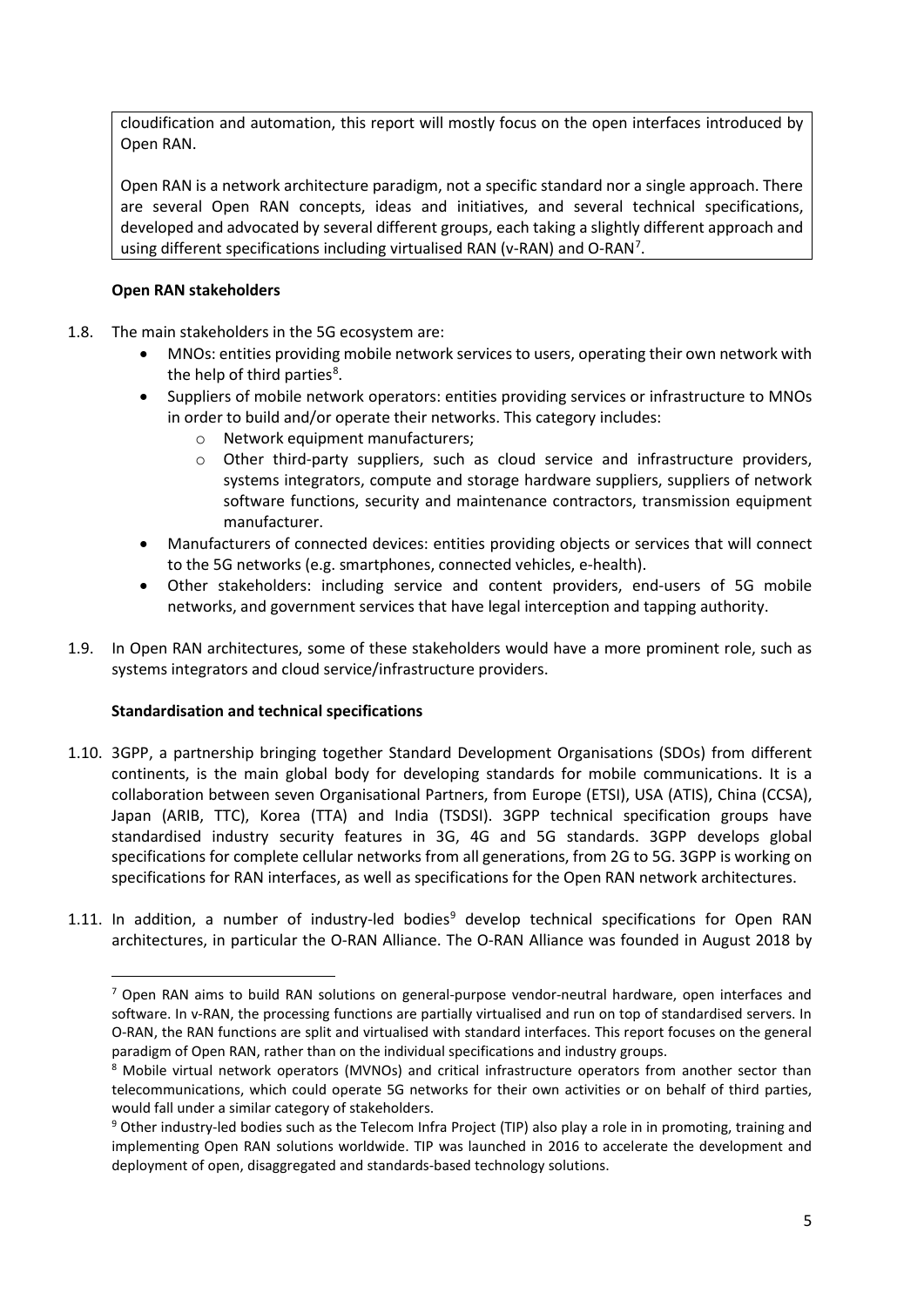five telecom companies<sup>[10](#page-5-2)</sup>. The Alliance works on specifications covering three different areas: RAN disaggregation, RAN automation and RAN virtualisation. The O-RAN Alliance specifications complement the 3GPP ones by defining new requirements and use cases, interface profiles, additional new open interfaces and new components.

#### <span id="page-5-0"></span>**Deployment of Open RAN - Market aspects**

- 1.12. The future impact of Open RAN on the market for network equipment is not fully clear at this stage. According to a survey of MNOs operating in the EU carried out by the Body of European Regulators for Electronic Communications (BEREC)<sup>11</sup>, Open RAN is not yet deployed at a significant level in the operations of commercial networks, but will become a commercial reality in the near or medium-term future. The survey showed that the implementation of Open RAN in its different aspects will take some time due to its lack of maturity, and ensuring interoperability is essential for its successful implementation.
- 1.13. Based on a study on 5G supply market trends<sup>[12](#page-5-4)</sup>, it can be expected that most large-scale 5G deployments will rely on established approaches to the RAN architecture, rather than an Open RAN approach. MNOs who have already bought 5G RAN equipment may consider a hypothetical switch in the mid to long term, as the lifetime of RAN equipment is usually about a decade. As of today, only a limited number of Open RAN deployments exist across the world, with only one extensive commercial network based on Open RAN in Japan.

#### <span id="page-5-1"></span>**Methodology**

- 1.14. This report is based on the results of a security analysis performed by Member States, with support from the Commission and ENISA. It brings together the results from the following activities carried out in the course of 2021 and early 2022:
	- An in-depth security analysis by Member States looking at a) the impact of Open RAN on security risks of 5G networks already identified in the EU Coordinated risk assessment of 5G cybersecurity of October 2019, and b) identifying and assessing potential new security risks and potential security opportunities related to Open RAN;
	- Workshops and information exchange within the NIS Work Stream on 5G Cybersecurity;
	- A comprehensive review of publicly available information sources on technical security aspects of Open RAN, conducted by ENISA (this included 67 information sources such as reports and research notes from industry, advocacy, academia and public authorities);
	- An analysis of the O-RAN Alliance specification development process, conducted by ENISA for the NIS Sub-group on 5G standardisation and certification;
	- A survey addressed to MNOs on Open RAN market aspects, conducted by BEREC.
- 1.15. Open RAN is a relatively new and rapidly evolving concept. Open RAN usage scenarios and technical specifications are still uncertain and not fully determined yet, in particular when it comes to security. The findings presented in this report are reflecting only the current situation and highlighting only

<span id="page-5-2"></span><sup>&</sup>lt;sup>10</sup> The O-RAN Alliance defines three areas of activity, namely: "Specification development"; "Development of open software for the RAN"; and "Support O-RAN Alliance member companies in their efforts of testing and integration of their O-RAN implementations",<https://www.o-ran.org/about>

<span id="page-5-3"></span><sup>&</sup>lt;sup>11</sup> An overview of the BEREC work on the Open Radio Access Network (RAN), BoR (22) 23, 10 March 2022, [https://berec.europa.eu/eng/document\\_register/subject\\_matter/berec/reports/10204-an-overview-of-the-](https://berec.europa.eu/eng/document_register/subject_matter/berec/reports/10204-an-overview-of-the-berec-work-on-the-open-radio-access-network-ran)

[berec-work-on-the-open-radio-access-network-ran](https://berec.europa.eu/eng/document_register/subject_matter/berec/reports/10204-an-overview-of-the-berec-work-on-the-open-radio-access-network-ran) – The survey gathered answers from 73 MNOs operating within the EU.

<span id="page-5-4"></span><sup>12</sup> 5G Supply Market Trends, 10 August 2021, [https://op.europa.eu/en/publication-detail/-](https://op.europa.eu/en/publication-detail/-/publication/074df4ff-f988-11eb-b520-01aa75ed71a1) [/publication/074df4ff-f988-11eb-b520-01aa75ed71a1](https://op.europa.eu/en/publication-detail/-/publication/074df4ff-f988-11eb-b520-01aa75ed71a1)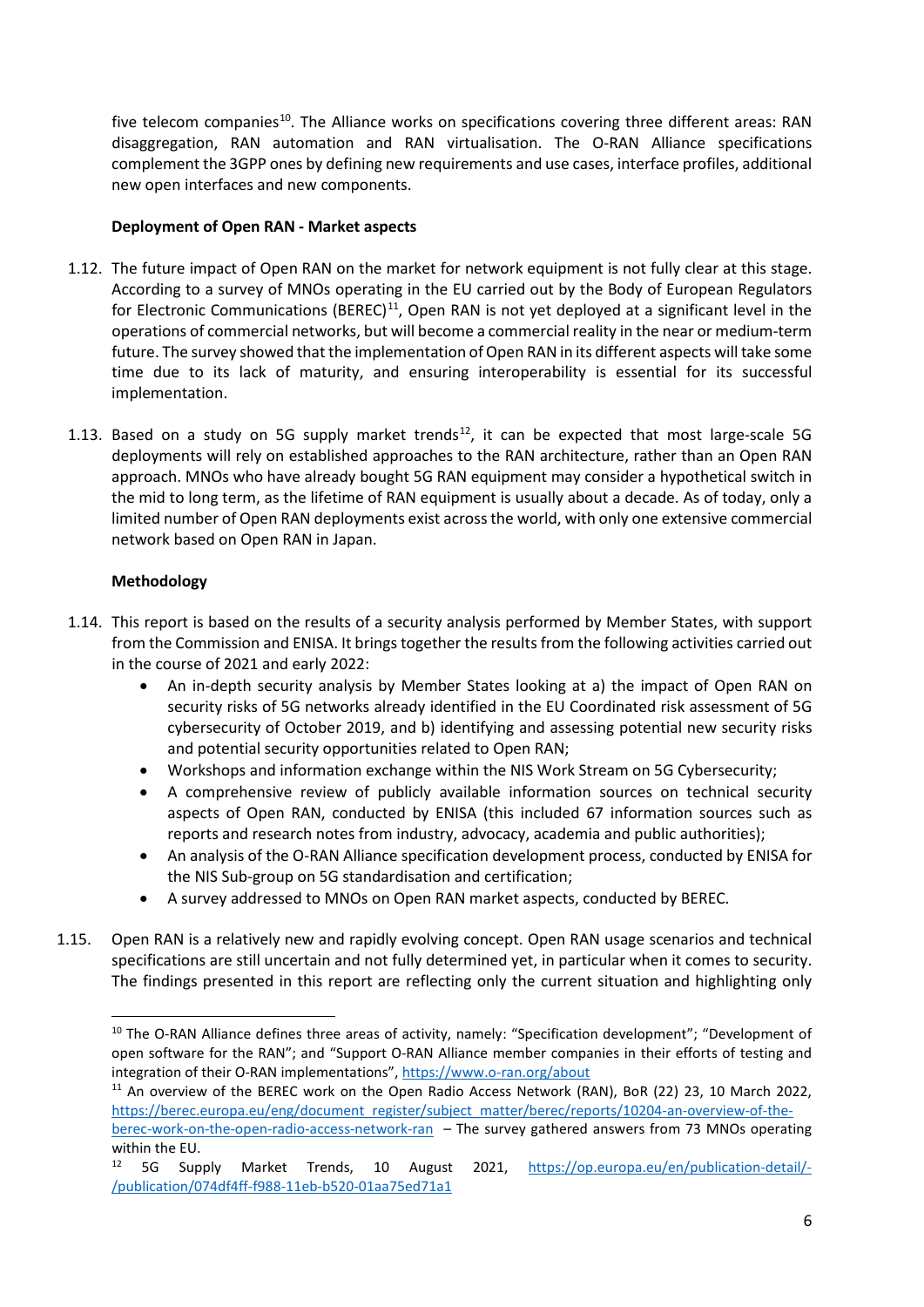some of the most salient issues relevant for the security of 5G networks. The risks identified in this report may change with future evolutions of the Open RAN specifications and technology and will depend on the way in which Open RAN is deployed by MNOs.

## <span id="page-6-0"></span>**2. Security assessment of Open RAN**

2.1. Overall, the NIS Cooperation Group concludes that Open RAN will have a significant impact on a number of risks that were already identified in the EU Coordinated risk assessment of 5G networks published in October 2019. In addition, it identifies several new risks and vulnerabilities introduced by Open RAN. If not adequately mitigated, those risks could have a particularly strong negative impact on the security of large-scale 5G deployments using Open RAN. Annex 1 gives an overview of all risks identified and analysed in this report. The report identifies as well potential opportunities that stem from using Open RAN solutions, an overview of which is presented in Annex 2.

#### <span id="page-6-1"></span>**Impact of Open RAN on identified security risks (EU Coordinated risk assessment, October 2019)**

2.2. In the EU Coordinated risk assessment of 5G networks from 2019, the NIS Cooperation Group identified a number of categories of risks with nine concrete risks of strategic importance from an EU perspective. These risks remain relevant, to various extents, to Open RAN deployments, and can evolve (i.e. be reduced or amplified) in Open RAN networks.

#### *Risks amplified in Open RAN networks compared to established networks:*

- Misconfiguration of networks: Integrating more components from different suppliers, the use of virtualisation management and the lack of mature MNO processes for complete lifecycle of Open RAN deployment greatly increase configuration complexity and the risk of misconfiguration of networks and render faults more likely. Moreover, the lack of mature standards can lead to dissimilar and potentially poorer network design and architecture which increases the risk for ineffective emergency and continuity mechanisms. Due to the complexity and many possible combinations of software and hardware, or combinations of software components, integrating the security features may require additional effort and could lead to an increased risk that security features are not used.
- Low product quality: Open RAN means an increased number of components from different suppliers present in the RAN, which increases the risk of diverse levels of security among those components. It is unclear whether newcomers in the Open RAN market might prioritise innovation or security in the short-term, and considering that these different components will be interconnected, there is an increased risk that one vulnerable component (the weakest link) jeopardizes the security of the overall network.

#### *Risks moderately amplified or similar in Open RAN networks compared to established networks:*

- Lack of access controls: The increased number of suppliers involved in the network could mean having to grant access to more parties during its operation, for example, to remedy a malfunction. MNOs may also choose to outsource more operations to third parties (e.g. system integrators) given the increased network complexity.
- State interference through the 5G supply chain*:* More suppliers available in the network could lead to exposure to a higher number of supply chain risks. The risk profile of individual suppliers, which can be assessed based on the criteria recommended in the EU Coordinated risk assessment $^{13}$  $^{13}$  $^{13}$ , continues to be an important source of vulnerabilities.

<span id="page-6-2"></span><sup>&</sup>lt;sup>13</sup> See point 2.37 of the EU Coordinated risk assessment.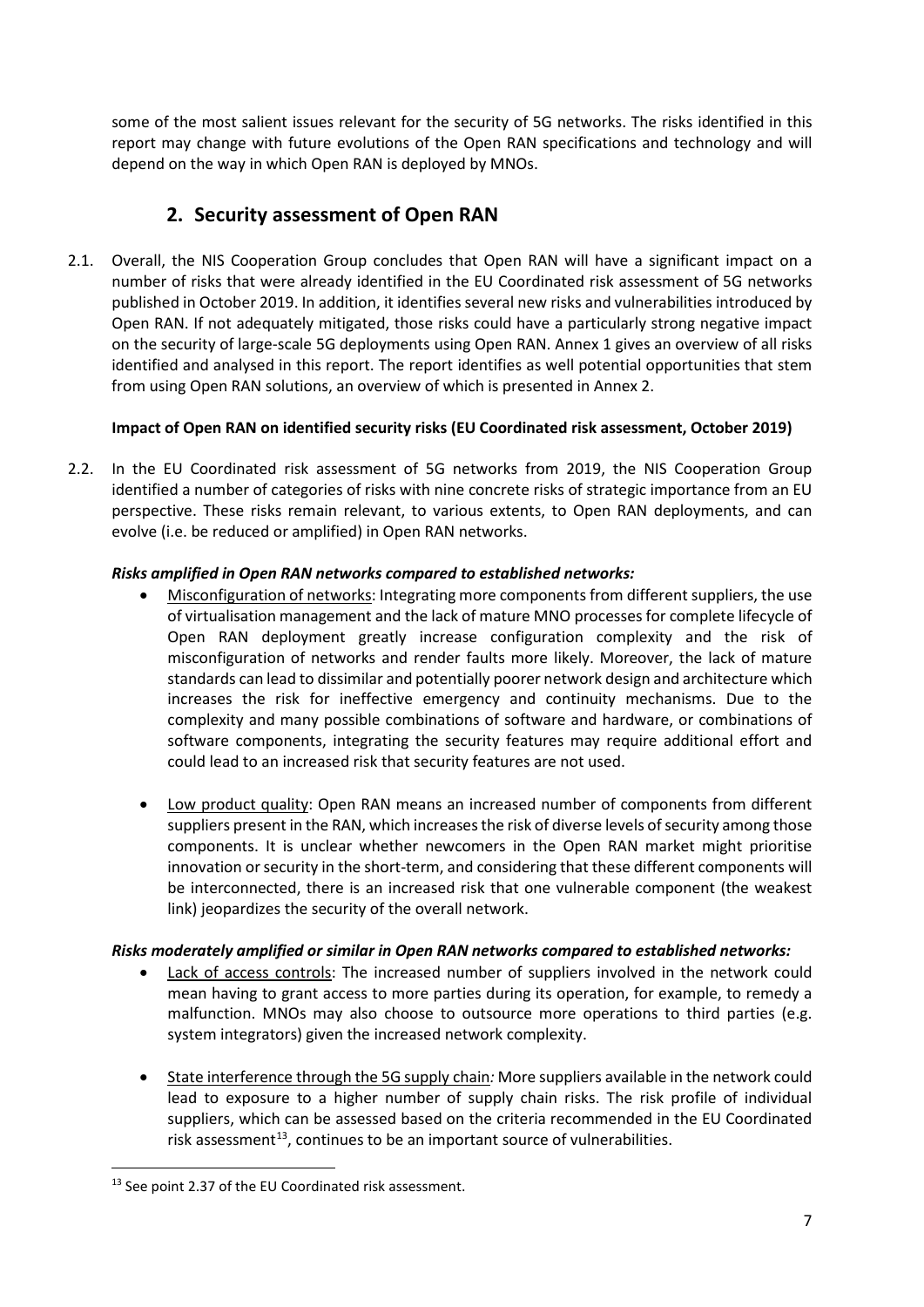- Exploitation of 5G networks by organised crime*:* The increased number of interfaces and suppliers could offer more opportunities for organised crime groups (OCGs) to enter and disrupt the network.
- Significant disruption of critical infrastructures or services: A number of identified risks, in particular linked to the increased number of suppliers, new open interfaces and the lack of fully mature Open RAN and network function virtualisation (NFV) security controls mean that critical national infrastructures relying on 5G networks could also be more exposed to incidents.
- Massive failure of networks due to an interruption of electricity supply or other support systems: Whether it is an established or an Open RAN architecture, adequate power supply (including backup) needs to be in place.
- Internet of Things (IoT) exploitation: Open RAN components, the network functions running on them, but also for example virtualised Multi-Access Edge Computing (MEC) applications, would be vulnerable to attacks from connected terminals, such as IoT devices, but the risk would be similar for network components in an established RAN architecture.

#### *Risk reduced in Open RAN networks compared to established networks[14](#page-7-1):*

• Dependency: The potential to enable the emergence and use of more suppliers in the RAN coupled with a disaggregated RAN, interoperable interfaces and increased use of commercial off-the-shelf (COTS) hardware and possibly open source software, could help reduce the risks related to dependency on a single supplier.

#### <span id="page-7-0"></span>**New security risks of Open RAN**

- 2.3. New security risks related to Open RAN networks and not covered by the EU Coordinated risk assessment of 5G networks have also been identified. More details and examples of risk scenarios can be found in Annex 1.
	- Expanded threat surface and vulnerabilities in Open RAN functions and interfaces: The threat surface expands due to an increased number of suppliers, components and interfaces forming part of Open RAN deployments. For example, fronthaul interfaces could be exploited to carry out denial-of-service attacks, interception or tampering attacks and, as a result, compromise availability, confidentiality and/or integrity. In addition, by opening certain interfaces, Open RAN will give access to information flows to new third-party applications, which raises security issues with regard to data passing through the network (e.g. real-time location data of users connected to the network).
	- Open RAN network fault management complexity: In a multi-vendor setup, the complexity of identifying and resolving a network malfunction is likely to increase, also expanding the amount of time necessary to identify and resolve it. In addition, in some cases, several different suppliers may be required to provide remote support, further increasing the risk. Moreover, more Open RAN suppliers could mean that it is harder to allocate and enforce liability to one or more suppliers.

<span id="page-7-1"></span><sup>&</sup>lt;sup>14</sup> See also section on Security opportunities (point 2.6. 'Supplier diversity in the RAN').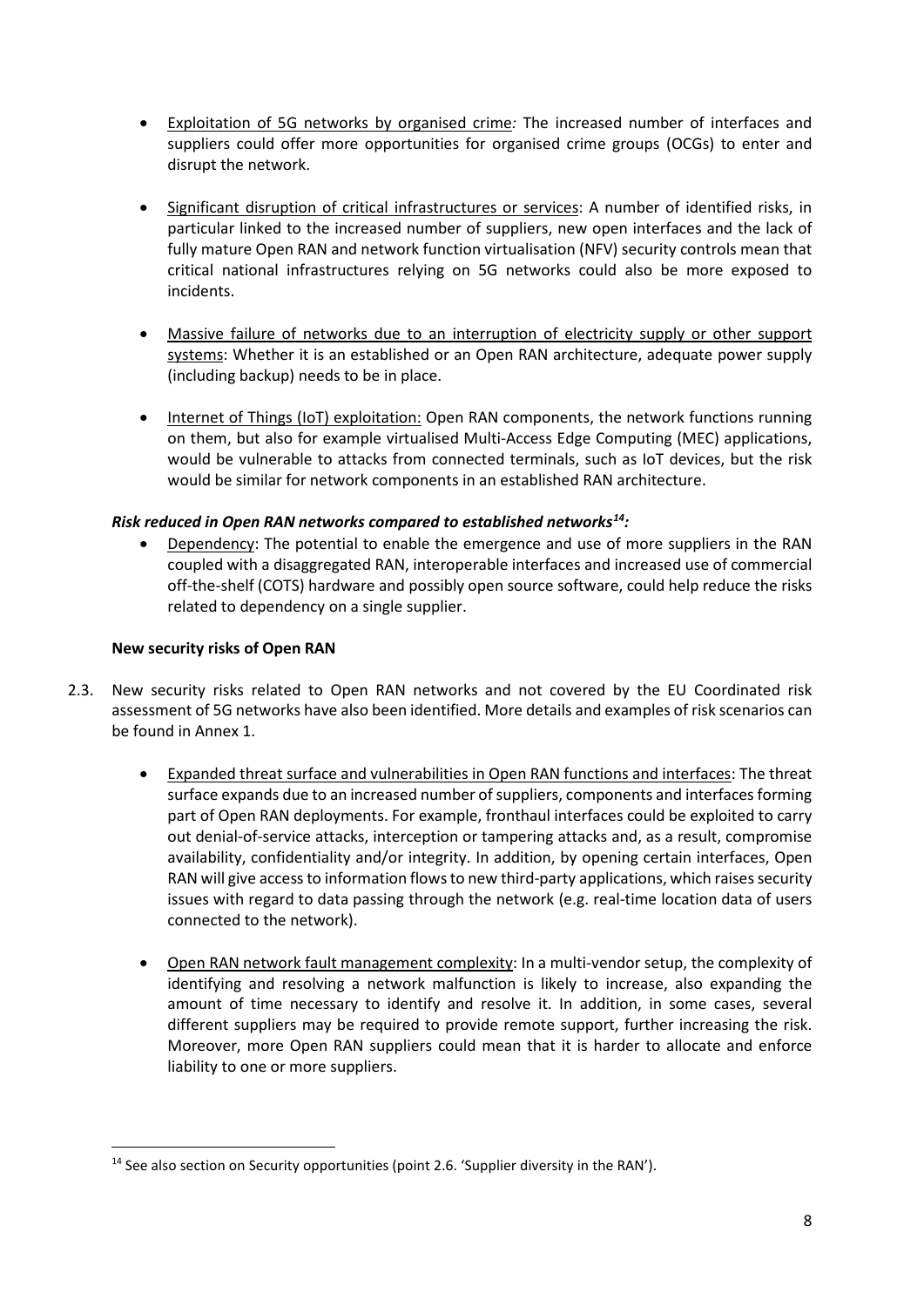- Deficiencies in the O-RAN technical specifications development process: Security has not featured at the forefront of the technical specifications development process of the O-RAN Alliance<sup>15</sup>. Immature O-RAN specifications without security taken into account from the start may lead to gaps in the specifications and insecure RAN products. In addition, key decision rights within the O-RAN Alliance are conferred to the Board, which is composed only of a subset of the members and only of MNOs. The stringent provisions of the O-RAN Alliance Adopter License Agreement might hamper the transfer of information and knowledge between adopters and non-adopters, making discussions outside the O-RAN Alliance more difficult.
- New or increased dependency on cloud service/infrastructure providers: Virtualisation and the use of cloud is becoming more widespread in the telecoms sector, in particular in Open RAN deployments. There is a risk of MNOs becoming dependent on a small number of cloud service/infrastructure providers, which could lead to supplier lock-in. In addition, if networks rely on the same cloud provider, this could exacerbate vulnerabilities<sup>16</sup>.
- Decreased sustainability of the EU 5G supply chain and potential dependencies on non-EU capacities: The RAN supply market could be transformed in a way that gives momentum to new players (e.g. system integrators, cloud service/infrastructure providers, etc.), including large non-EU players. This could lead to new critical dependencies in the mid- to long-term, or increase existing ones<sup>[17](#page-8-2)</sup>, with potentially significant impacts on security.
- Impact of Open RAN mix and match approach on network security and performance: The integration of components from multiple suppliers may not always be seamless. For example, it may create security vulnerabilities and lead to decreased performance due to the number of different network elements, interfaces and resource-demanding protection mechanisms. In addition, different releases of the same software might be deployed in a heterogeneous way.
- New risks due to resource sharing: In Open RAN, different network functions are virtualised and running on the same hardware, which means that potentially, if there are not sufficient controls in place, other network functions could be impacted by security issues with these new RAN functions.
- 2.4. In addition, it should be noted that the virtualisation of network functions, a general trend in the evolution of network equipment and a key feature of Open RAN, can introduce new risks such as misconfiguration of the virtualised network functions and software vulnerabilities for example in the hypervisor, or in service management and orchestration functions<sup>18</sup>.

<span id="page-8-0"></span><sup>&</sup>lt;sup>15</sup> Open RAN Risk Analysis, commissioned by the German Federal Office for Information Security (BSI), [https://www.bsi.bund.de/SharedDocs/Downloads/EN/BSI/Publications/Studies/5G/5GRAN-Risk-](https://www.bsi.bund.de/SharedDocs/Downloads/EN/BSI/Publications/Studies/5G/5GRAN-Risk-Analysis.pdf?__blob=publicationFile&v=7)Analysis.pdf? blob=publicationFile&v=7

<span id="page-8-1"></span><sup>&</sup>lt;sup>16</sup> This risk is also applicable in 5G core networks, if core network services are deployed in public cloud environments or deployed as services in the future.

<span id="page-8-2"></span><sup>&</sup>lt;sup>17</sup> High technology dependence has been identified in a number of areas, such as on components and cloud (Strategic dependencies and capacities, 5 May 2021, SWD(2021) 352 final).

<span id="page-8-3"></span><sup>&</sup>lt;sup>18</sup> ENISA Network Function Virtualisation Security in 5G, Challenges and Best Practices, 24 February 2022, <https://www.enisa.europa.eu/publications/nfv-security-in-5g-challenges-and-best-practices>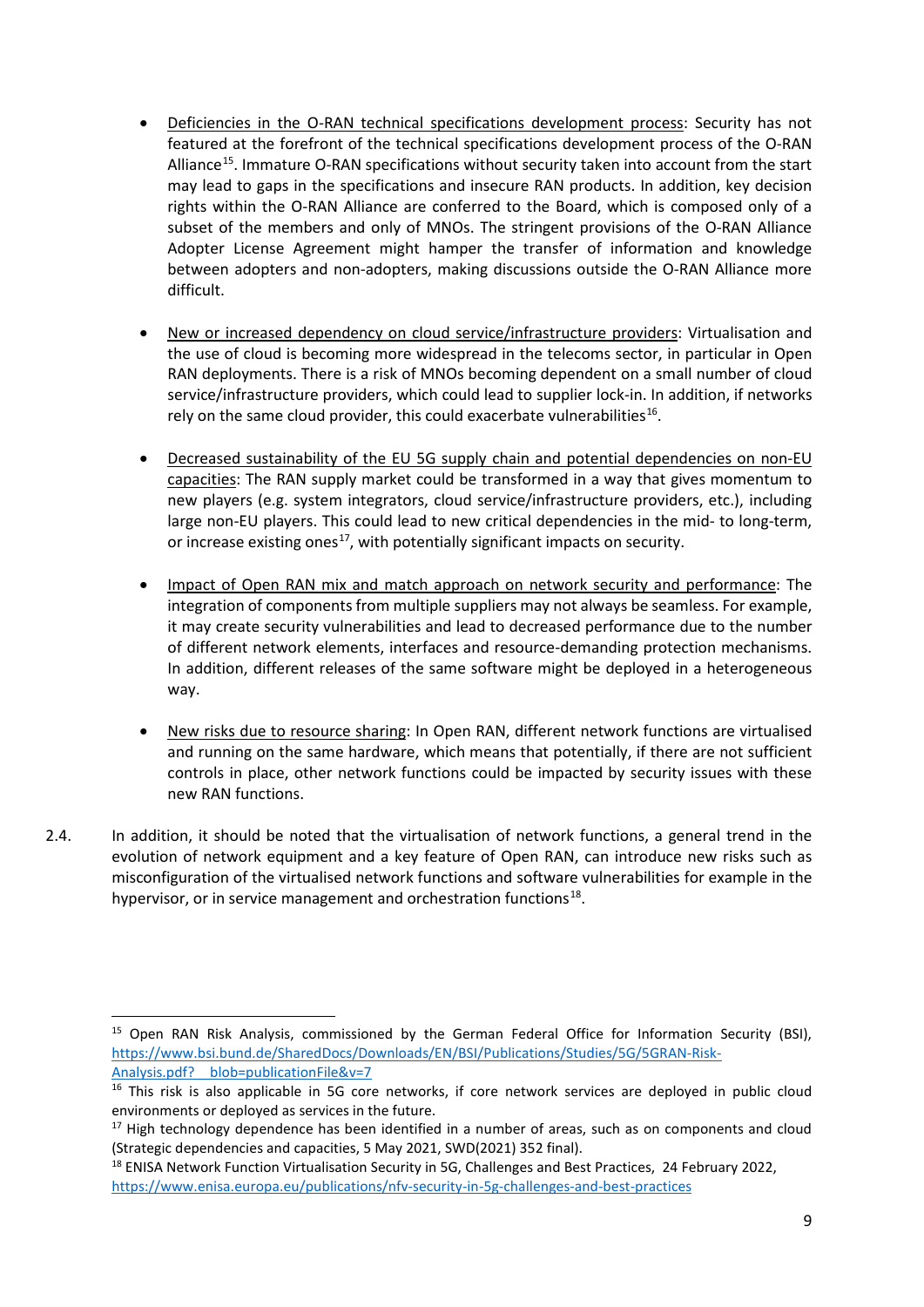#### <span id="page-9-0"></span>**Security opportunities of Open RAN**

- 2.5. Open RAN could also bring a number of security opportunities. However, their realisation is conditional upon a number of factors set out below and will vary depending on the evolution of the Open RAN specifications and the uptake of Open RAN in the market. Moreover, some counter-risks are associated with those potential opportunities. Therefore, the assessment related to security opportunities remains more speculative than the one related to security risks.
- 2.6. For example, for many of these opportunities to really materialise, open interfaces need to be mature, robust and highly standardised. Their specifications need to be developed in accordance to the requirements for standardisation organisations (including openness and transparency). Moreover, standards need to be accepted by the ecosystem (industry and national authorities). Deploying Open RAN also supposes that MNOs as well as national competent authorities who will perform audits have sufficient resources and technical expertise to deal with a more complex architecture. The potential use of open source in Open RAN may also require a certain level of visibility of software sourcing and codes to enable examination (manually or by tools). Annex 2 presents in more details the various security opportunities, their enabling factors and caveats. Some of those opportunities are increased by Open RAN and some are present in but not specific to Open RAN.

#### *Security opportunities increased by Open RAN:*

- Supplier diversity in the RAN: The potential of Open RAN to enable the emergence and use of more suppliers in the RAN coupled with a disaggregated RAN, interoperable interfaces and an increased use of open source and commercial off-the-shelf (COTS) hardware could help reduce the risks related to dependency on a single supplier. However, the market could also reconsolidate around a small number of suppliers, system integrators and cloud service/infrastructure providers, thus negating the diversification opportunity. New entrants might prioritize time to market or adopt a free-rider attitude, reducing incentives to invest in security. Furthermore, dependencies deeper in the supply chain of critical components (e.g. chips) may still exist.
- Interoperability: A higher number of components with open interfaces increases interoperability in the RAN. Open RAN could also bring more flexibility and dynamic networks, with the ability to swap subcomponents out as required without the need to replace the entire RAN. System integrators will have a central role to ensure smooth integration and interoperability. On the other hand, the increased number of suppliers also bring challenges for interoperability testing, maintenance of releases as well as liability issues, causing potential delays, for example in network repair measures.
- Visibility and auditing: The use of open standards $19$  for the interfaces between RAN components means that different RAN components from different suppliers connect with each other in a similar way, which could improve visibility and transparency. As regards auditing, the use of open standard interfaces could make it easier for auditors and security testers to understand how a certain RAN implementation is working and if it is working correctly. The increased use of open source in Open RAN could similarly allow for greater visibility and transparency about how components work on the inside. However, it should be noted that open source is not a guarantee for better security, and it is well-known that vulnerabilities may exist in both closed and open source software.

<span id="page-9-1"></span><sup>&</sup>lt;sup>19</sup> While considering point 3.5. 'Supporting Action 03' and point 4.9 on addressing deficiencies in the development of technical specifications.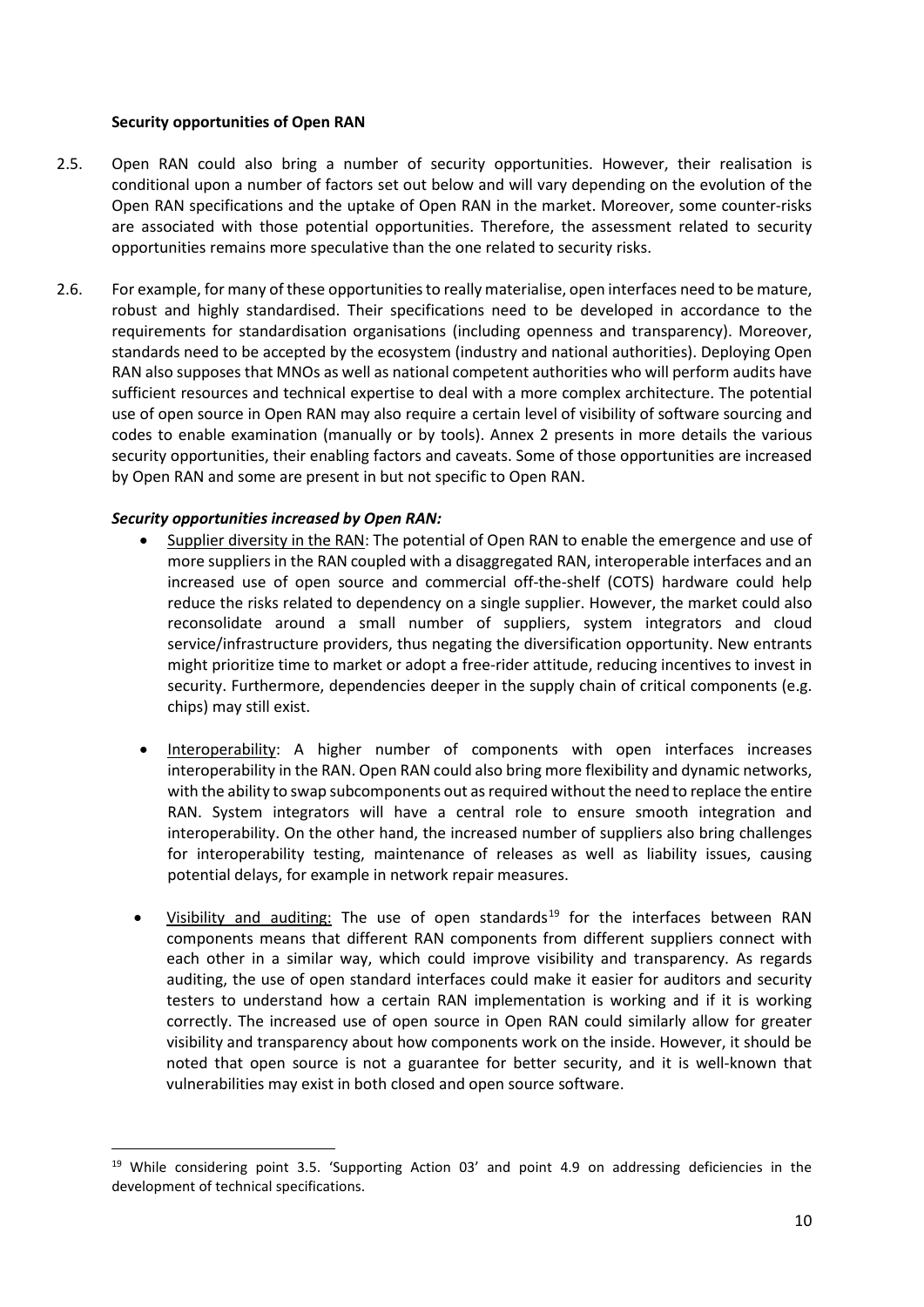• Role of EU-based suppliers: Open RAN could bring some opportunities for EU-based suppliers, including small and medium-sized enterprises (SMEs) and start-ups, to specialise in some areas and play a role in the Open RAN market. Already established EU suppliers could be well placed to take on the role of system integrators. However, as noted above in section 2.3, non-EU players are also strongly positioned to play a role in this market as either suppliers, notably on the software level, or system integrators. This could lead to new or increased dependencies in the mid-to long-term. Therefore, the presence of EU players could benefit from being strengthened through investment and support for research and development (R&D), while respecting competition rules.

#### *Security opportunities present in but not specific to Open RAN:*

- Automation: The introduced intelligence in Open RAN can be used to automate the management and control via big data analysis, AI and ML. As a consequence, closed loop responses to changes in the network can be automatically performed. This has the potential advantage that the need for human interactions may be reduced, which may decrease threats related to human error. At the same time, automation can also bring additional security, liability and availability risks, and MNOs could lose control over critical processes.
- Cloudification and virtualisation: While being a general trend in the evolution of network equipment, virtualisation and cloudification are key features in the Open RAN architecture. Virtualisation and cloud-based solutions allow for greater flexibility and make managing network resources easier. Nevertheless, virtualisation and cloud could also bring some risks related to, inter alia, implementing and operating virtualisation and containerisation (e.g. handling hypervisor-related vulnerabilities); secure orchestration and management; a need for effective and secure administration and access controls; and incorporating new and legacy technologies.

## <span id="page-10-0"></span>**3. Guidance on Toolbox implementation for Open RAN deployments**

- 3.1. To achieve a timely and secure deployment of 5G networks, the implementation of the EU Toolbox is essential and forms an important baseline for securely deploying 5G networks using Open RAN. As explained in the previous chapters, Open RAN has the potential to increase diversification of suppliers and interoperability in the RAN. However, Open RAN can also exacerbate a number of risks of 5G networks and bring new risks that need to be managed.
- 3.2. Therefore, while all the EU Toolbox measures remain relevant, some are particularly important in Open RAN deployments, and in some cases may require adjustments in their actual implementation to mitigate the risks associated with Open RAN networks. The set of mitigating measures presented below builds upon the EU Toolbox measures and can be integrated in national frameworks implementing the EU Toolbox. Measures may be implemented through national and/or EU-level actions, depending on the specific measure/actions. Some measures may be directly introduced or reinforced at national level (e.g. as part of the existing regulatory framework and powers of competent authorities), while others may require further action or joint action at EU level, in line with the respective competences. In selecting which measures are necessary to pursue, individual Member States will decide on the suitability of the measure. The Member State will also need to assess whether it has the resources to enforce the measure or if there is a need to cooperate with other Member States or at EU level.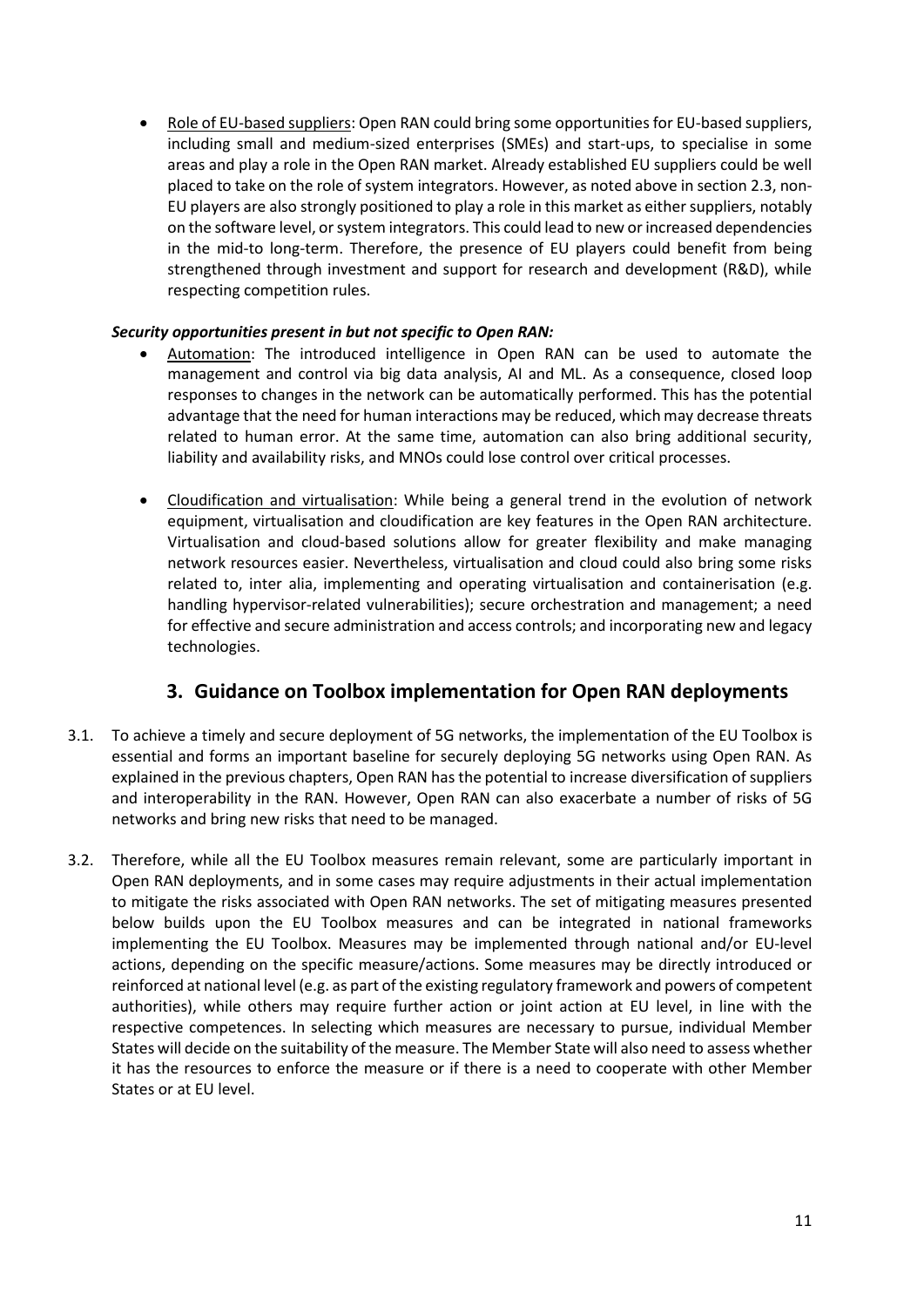3.3. Regarding strategic measures (SM) recommended in the EU Toolbox:

#### • **SM01 - Strengthening the role of national authorities**

- o *Guidance for the implementation of SM01 for Open RAN deployments:* National authorities should use regulatory powers to be able to scrutinise large-scale Open RAN deployment plans from MNOs and if needed, restrict, prohibit and/or impose specific requirements or conditions, following a risk-based approach, for the supply, large-scale deployment and operation of the Open RAN network equipment.
- o This assessment should take into account, among other things:
	- Whether MNOs have adequate controls to be able to manage the increased complexity of system integration and operation of Open RAN networks, and to achieve mature processes and appropriate network management capabilities;
	- Whether the components used follow, once available, the relevant Open RAN technical specifications, and whether security controls are implemented in these technical specifications.

#### • **SM02 – Performing audits on operators and requiring information**

- o *Guidance for the implementation of SM02 for Open RAN deployments:* National competent authorities should require MNOs to provide detailed and up-to-date information about their plans for the sourcing of Open RAN equipment and the involvement of third party suppliers (system integrators, cloud service/infrastructure providers, etc.). Adequate design and deployment plans, including risk analysis and possible mitigation plans, should be provided to support effective auditing in modular and dynamic Open RAN scenarios.
- **SM03 - Assessing the risk profile of suppliers and applying restrictions for suppliers considered to be high risk - including necessary exclusions to effectively mitigate risks - for key assets**
	- o *Guidance for the implementation of SM03 in Open RAN deployments:* This assessment and related restrictions should include Open RAN suppliers, external service providers related to Open RAN, cloud service/infrastructure providers and system integrators. The profile of all stakeholders - including new actors - should be carefully assessed. This assessment should take into account the criteria recommended in the EU Coordinated risk assessment, which cover the risk of interference from a non-EU country, the supplier's ability to supply and the overall quality of products and cybersecurity practices of the supplier.
- **SM04 Controlling the use of Managed Service Providers (MSPs) and equipment suppliers' third line support**
	- o *Guidance for the implementation of SM04 for Open RAN deployments:* Controls and restrictions on MSPs should be extended to Open RAN providers, notably cloud service/infrastructure providers and system integrators. Trusted third parties providing network management services, such as MSPs and system integrators, can help in mitigating risks related to the combination of components from different suppliers and potential issues related to their interoperability. The risk profile of these third parties should be assessed in the same way as equipment suppliers, based on the criteria recommended in the EU Toolbox.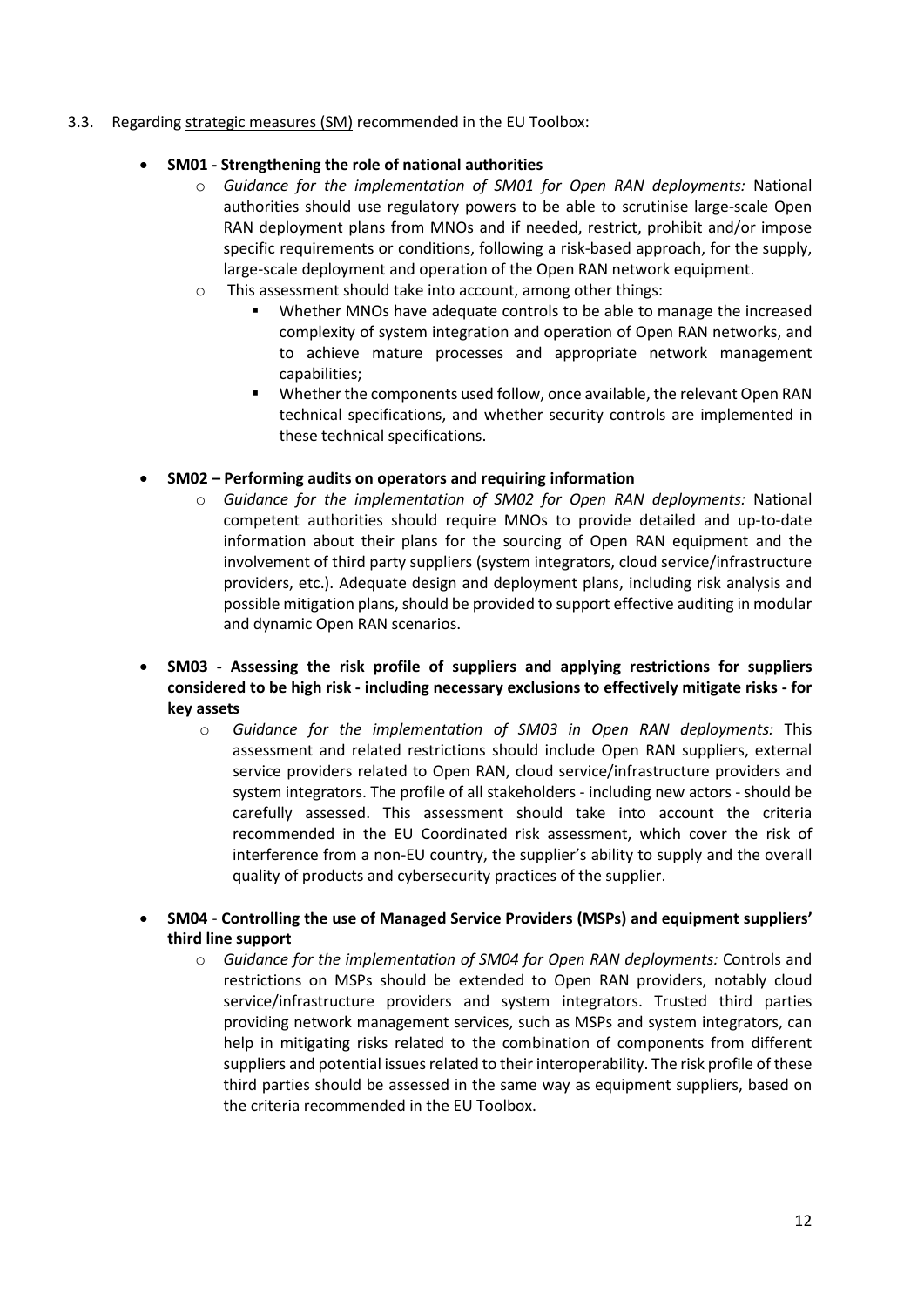- **SM05 Ensuring the diversity of suppliers for individual MNOs through appropriate multivendor strategies**
	- o *Guidance for the implementation of SM05 for Open RAN deployments:* National competent authorities and MNOs should consider the broader value chain beyond 5G when assessing dependencies and diversification in 5G networks. MNOs should have an appropriate multi-vendor strategy in their networks, and should include hardware providers, system integrators and cloud service/infrastructure providers to ensure that the risk of vendor lock-in is not increased. National competent authorities and MNOs can perform risk assessments to prevent cross-sector dependencies on a single cloud service/infrastructure provider. Measures to ensure interoperability and portability for migration of cloud providers would further mitigate the risks<sup>20</sup>.

#### • **SM08 - Maintaining and building diversity and EU capacities in future network technologies**

- o *Guidance for the implementation of SM08 for Open RAN deployments:* EU and national funding for 5G and 6G R&D should be used to support opportunities for EU players to compete on a level playing field. MNOs should be encouraged to set up sustained programmes that involve EU players, including new entrants, in their Open RAN trials and deployments. In 6G, open and interoperable architectures can be designed from the outset.
- 3.4. As regards technical measures (TM) recommended in the EU Toolbox:

- All of the technical measures remain essential, in particular **TM03 (Ensuring strict access controls)**, **TM04 (Increasing the security of virtualised network functions, ensuring implementation of adequate security measures for all virtualised RAN components)** and **TM07 (Reinforcing software integrity, update and patch management)** require attention in Open RAN.

- In view of the challenges arising from Open RAN, some technical measures will need to be further reinforced and more strictly implemented and audited:

- **TM05 - Ensuring secure 5G network management, operation and monitoring**
	- o *Guidance for the implementation of TM05 for Open RAN deployments:* MNOs should adapt the monitoring design to modular environment where each component is monitored, i.e. zero trust mind set.
- **TM09 - Using EU certification for 5G network components, customer equipment and/or suppliers' processes**
	- o *Guidance for the implementation of TM09 for Open RAN:* The future candidate certification scheme for 5G should incorporate Open RAN components from the earliest possible stage.
- **TM10 - Using EU certification for other non 5G-specific ICT products and services (connected devices, cloud services)**
	- o *Guidance for the implementation of TM10 for Open RAN deployments:* Consider the use of the future EU certification scheme for cloud to get assurance about the implementation of cloud services, e.g. transparency requirements on the location of servers and of key people such as administrators.

<span id="page-12-0"></span><sup>&</sup>lt;sup>20</sup> Measures can include evidence of support of cloud interoperability together with data and application portability, as described by ISO/IEC 19941:2017 (Information technology — Cloud computing — Interoperability and portability, https://www.iso.org/obp/ui/#iso:std:iso-iec:19941:ed-1:v1:en), as well as actual proofs of MNOs cloud multi-provider strategies.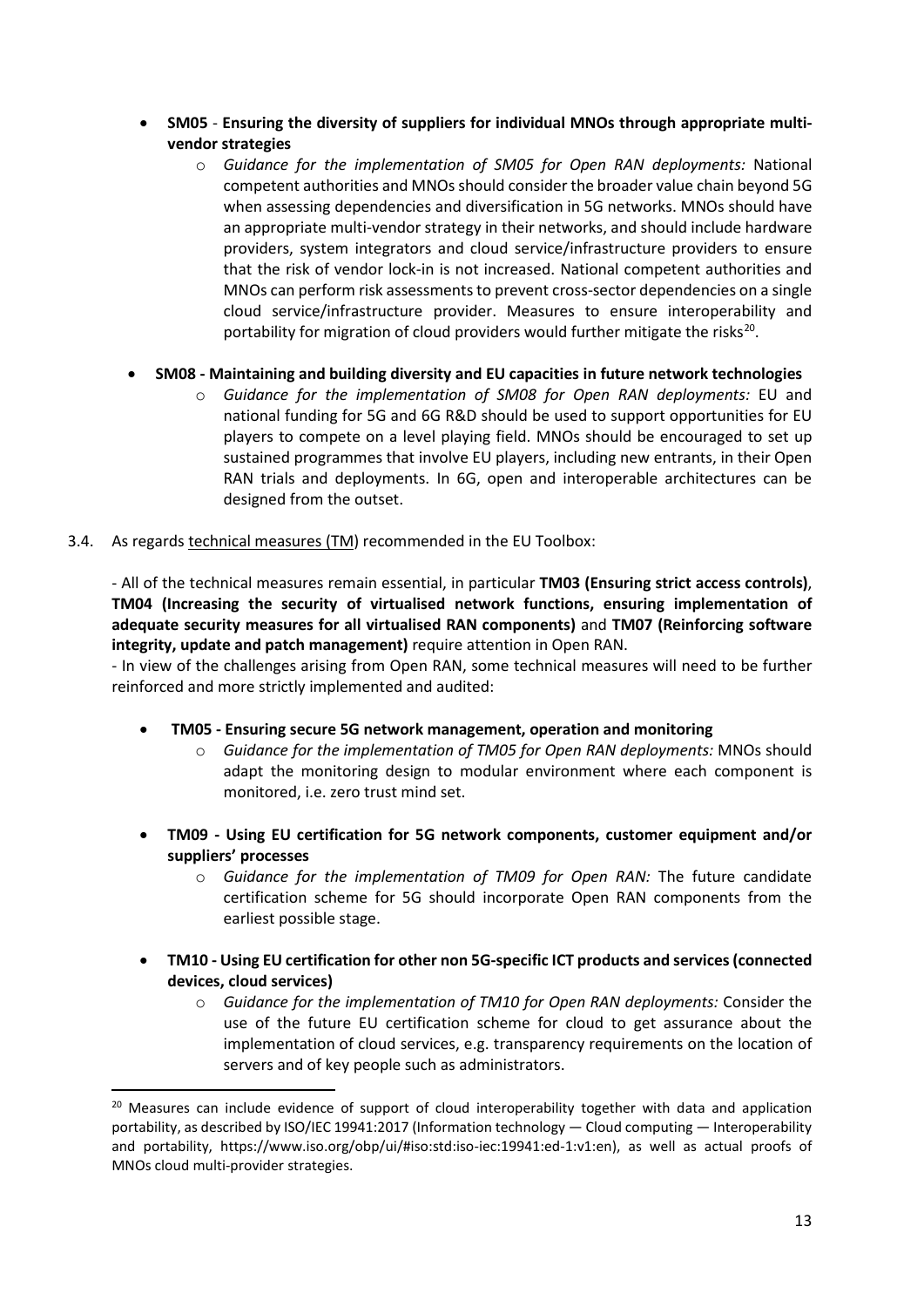#### 3.5. Regarding supporting actions (SA) recommended in the EU Toolbox:

#### • **SA01 - Reviewing or developing guidelines and best practices on network security**

o *Guidance for the implementation of SA01 for Open RAN deployments:* Based on ENISA's report on NFV security<sup>21</sup>, integrate NFV security controls in the 5G Security Controls Matrix, which is currently being developed by ENISA. In a second step, assess whether Open RAN controls need to be added to the Matrix. In addition to the updated technical guidelines on security measures under the European Electronic Communications Code (EECC)<sup>[22](#page-13-1)</sup>, assess whether additional guidance for national competent authorities on Open RAN is needed.

#### • **SA02 - Reinforcing testing and auditing capabilities at national and EU level**

o *Guidance for the implementation of SA02 for Open RAN deployments:* National competent authorities and operators should consider applying for EU funding to develop common 5G penetration testing/redteaming capabilities $^{23}$ .

#### • **SA03 - Supporting and shaping 5G standardisation**

o *Guidance for the implementation of SA03 for Open RAN deployments:* All O-RAN specifications should be publicly available and the standardisation process should satisfy the World Trade Organisation (WTO)/Technical Barriers to Trade (TBT) founding principles for the development of international standards $^{24}$  $^{24}$  $^{24}$ . The current lack of transparency could be partially mitigated when O-RAN Alliance specifications are submitted for review and adoption by a European SDO, such as the European Telecommunications Standards Institute (ETSI). In the context of such transfer and adoption process like ETSI's ongoing Publicly Available Specifications (PAS)<sup>25</sup>, Member States should coordinate in order to address security deficiencies and related requirements, and ask the O-RAN Alliance to give a commitment or indication as to when the organisation expects to submit the above specifications to ETSI for review. The O-RAN Alliance is particularly encouraged to ensure openness in participation and consensus and impartiality in decision-making. This will allow to increase transparency and ensure the representation of a wider set of stakeholders, including European ones, to implement a security-by-design approach and allow for effective security assessments that are in line with the principles of EU Regulation 1025/2012. Alternatively, these discussions can take place within the 3GPP, which has demonstrated to be the key forum on mobile standardisation, ensuring a balanced participation of worldwide stakeholders and SDOs.

<span id="page-13-0"></span><sup>&</sup>lt;sup>21</sup> ENISA Network Function Virtualisation Security in 5G, Challenges and Best Practices, 24 February 2022, <https://www.enisa.europa.eu/publications/nfv-security-in-5g-challenges-and-best-practices>

<span id="page-13-1"></span><sup>&</sup>lt;sup>22</sup> ENISA Technical Guideline on Security Measures Under the EECC report, 10 December 2020, <https://www.enisa.europa.eu/publications/guideline-on-security-measures-under-the-eecc> and ENISA 5G Supplement to the Technical Guideline on Security Measures Under the EECC report, 10 December 2020, <https://www.enisa.europa.eu/publications/5g-supplement-security-measures-under-eecc>

<span id="page-13-2"></span><sup>&</sup>lt;sup>23</sup> The DIGITAL Europe work programme for 2022 foresees a call on testing and certification capabilities to notably support cybersecurity and interoperability testing capabilities on 5G disaggregated and open solutions. <sup>24</sup> Recital (2) of the Regulation (EU) No 1025/2012 of the European Parliament and of the Council of 25 October 2012 on European standardisation.

<span id="page-13-4"></span><span id="page-13-3"></span><sup>&</sup>lt;sup>25</sup> In November 2021, the O-RAN Alliance submitted three specifications to ETSI for adoption as ETSI Technical Specifications or Technical Recommendations in the framework of ETSI's PAS procedure. The specifications are: O-RAN Fronthaul Control, User and Synchronization Plane Specification v7.01-Nov 2021 (ORAN-WG4.CUS.0 v07.01); O-RAN Open Fronthaul Management Plane Specification v7.01-Nov 2021 (ORAN-WG4.MP.0 v07.01.docx), and O-RAN Management Plane Specification -YANG Models 7.0 -March 2021 (O-RAN.WG4.MP-YANGs-v07.00).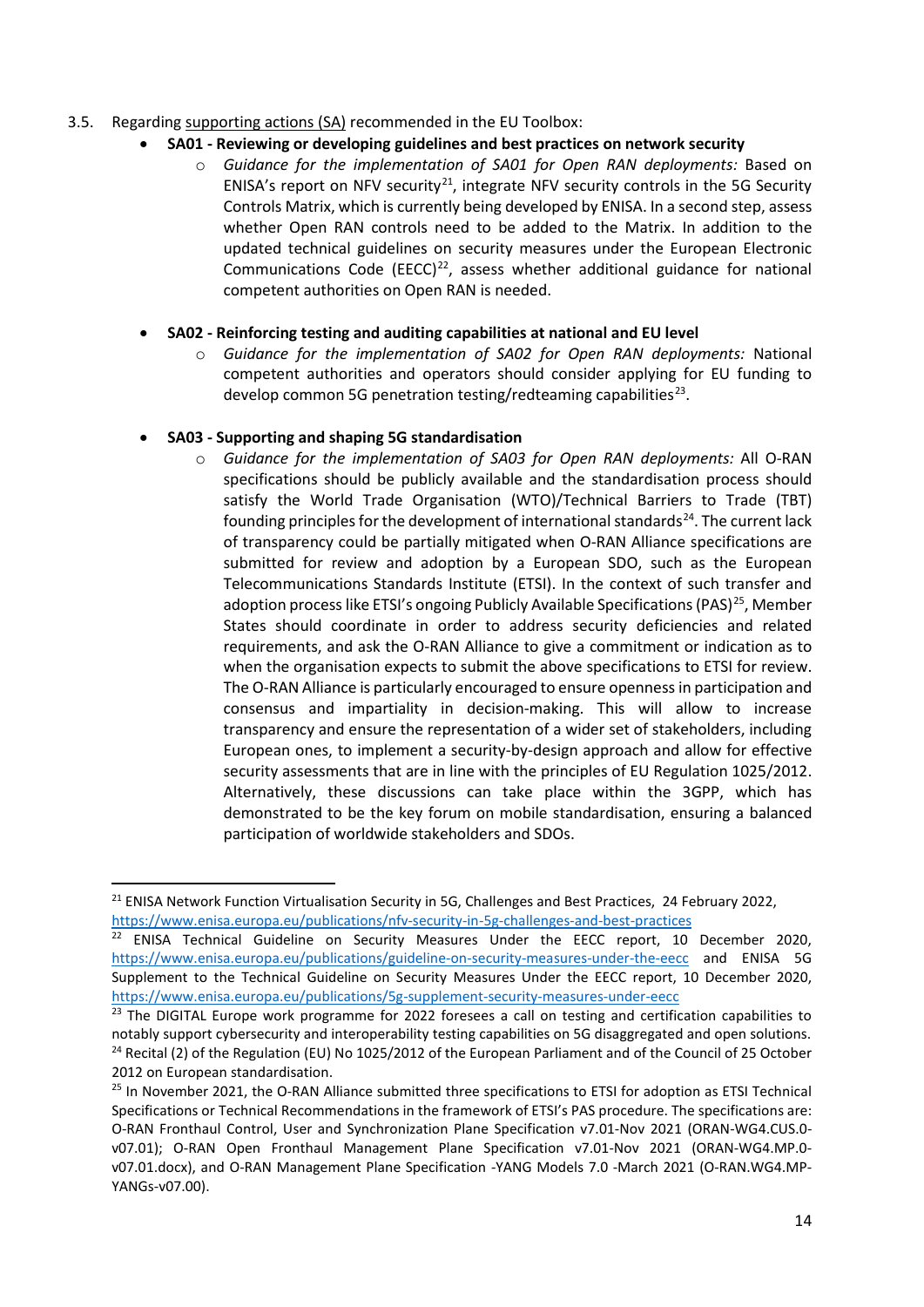- **SA06 - Exchange of best practices on the implementation of strategic measures, in particular national frameworks for assessing the risk profile of suppliers**
	- o *Guidance for the implementation of SA06 for Open RAN deployments:* Exchange best practices on the application of strategic measure 03 to Open RAN stakeholders, notably on the definition of the key assets in Open RAN networks.

## <span id="page-14-0"></span>**4. Key findings and conclusion**

- 4.1. As concluded in the EU Coordinated risk assessment of 2019, 5G networks built with established models (non-Open RAN) present a significant and expanded threat surface compared to 4G networks, in particular due to their function of backbone to other critical infrastructures and the increased role of software and third-party suppliers. To address these risks, the EU agreed on a Toolbox of mitigating measures in January 2020, currently being implemented by Member States.
- 4.2. Building on the coordinated work already done at EU level to strengthen the security of 5G networks, this report looks at the security implications of Open RAN, which will offer an additional way of deploying the radio access part (RAN) of 5G networks in the coming years, alongside established architectures. There is still considerable uncertainty regarding scenarios of Open RAN deployment in the short and medium term.
- 4.3. The report found that the development of Open RAN technical specifications is underway and the consideration of security implications is still at an early stage. Overall, the report identifies a number of security challenges associated to Open RAN networks. At the same time, Open RAN may also bring opportunities to improve the security of the RAN, provided that certain conditions are met.
- 4.4. The EU Toolbox recommends that each operator has an appropriate multi-vendor strategy to avoid or limit any major dependency on a single supplier. Through greater interoperability among RAN components from different suppliers, Open RAN holds perspectives for allowing greater diversification of suppliers within networks in the same geographic area. In addition, Open RAN could also bring improvements as regards:
	- Visibility of the network thanks to the use of open standards<sup>[26](#page-14-1)</sup> and open interfaces, which could also facilitate auditing and security testing;
	- Automation through the introduced intelligence in Open RAN which could help to decrease threats related to human error (This is a general trend in the evolution of network technology, not exclusive to Open RAN);
	- Virtualisation and cloud-based solutions which allow for greater flexibility and make managing network resources easier (This is a general trend in the evolution of network technology, not exclusive to Open RAN).
- 4.5. However, since the Open RAN concept is still under development and its security at an early phase of maturity, the extent to which security opportunities will materialise is not yet clear, as they are associated with a number of conditions and counter-risks. As regards diversity of the supply chain, it is still uncertain whether Open RAN multi-vendor interoperability based on open standards<sup>[27](#page-14-2)</sup> and open interfaces will be reached in the medium term, if indeed there will be a market with a choice of different RAN components from different suppliers, and to what extent MNOs will choose a mix and match approach using multiple RAN component suppliers. For operators, at least in the short run,

<span id="page-14-1"></span><sup>&</sup>lt;sup>26</sup> While considering point 3.5. 'Supporting Action 03' and point 4.9 on addressing deficiencies in the development of technical specifications.

<span id="page-14-2"></span><sup>&</sup>lt;sup>27</sup> While considering point 3.5. 'Supporting Action 03' and point 4.9 on addressing deficiencies in the development of technical specifications.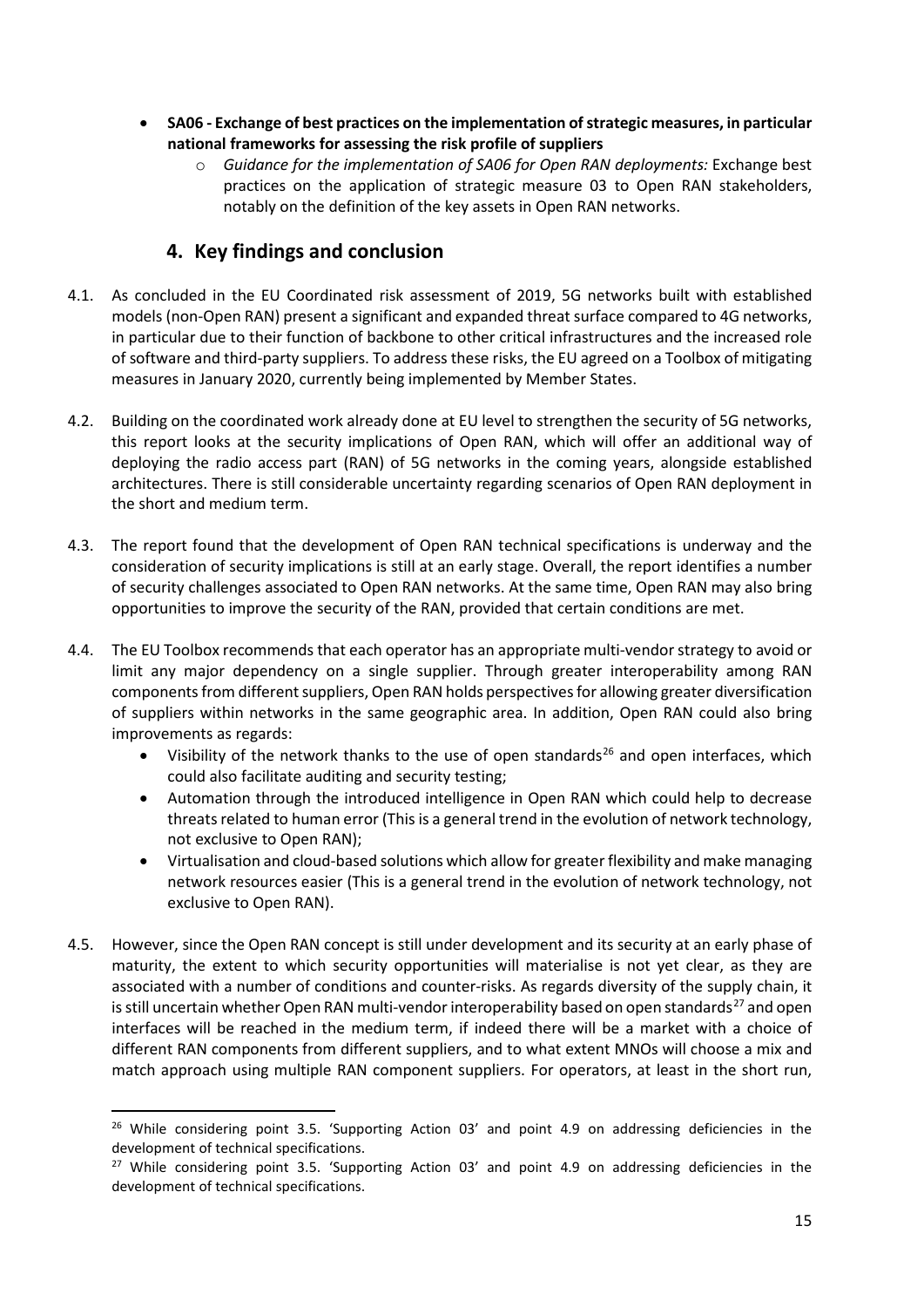deploying Open RAN brings additional complexity, which requires additional technical expertise and more security assurance.

- 4.6. This analysis found that cybersecurity is a significant challenge for the Open RAN concept in general, and in particular O-RAN specifications still need to reach maturity in this area. Especially in the short term, by introducing a new approach, new interfaces and new types of RAN components potentially coming from multiple suppliers, Open RAN would exacerbate a number of the security risks of 5G networks and expand the attack surface in the radio access part of the network. The severity of these risks will vary depending on the market impact of Open RAN and the scale of its deployment by MNOs.
- 4.7. Specifically, key risks that are amplified or brought by Open RAN include:
	- More entry points for malicious actors, irrespective of the supplier, due to a potentially increased number of suppliers and components;
	- An expanded threat surface and a more complex environment leading to higher risks of vulnerability or failure, which could also lead to undesirable data and information flow to new third-party applications;
	- An increased risk of misconfiguration of networks;
	- Technical specifications, such as those developed by the O-RAN Alliance, not sufficiently mature and secure by design, and deficiencies in the O-RAN Alliance governance;
	- New or increased dependency on cloud service/infrastructure providers, as virtualisation and the use of cloud is becoming more widespread in the telecoms sector, in particular in Open RAN deployments;
	- New potential risks and impact on other network functions due to resource sharing and in case of not sufficient controls in place.
	- The risk profile of a (potentially higher number of) individual suppliers continuing to be an important source of vulnerabilities.
- 4.8. In addition, by increasing momentum for new market players, including large non-EU players, Open RAN could have major disruptive impacts on EU capacities in the 5G supply market. This could lead to new critical dependencies in the medium to long term or to increasing existing ones (e.g. in the area of components and cloud) and weaken the EU's strategic autonomy and security.
- 4.9. To mitigate these risks and leverage potential opportunities brought by Open RAN, it is essential to implement the EU Toolbox measures to secure 5G networks. In addition, for networks based on Open RAN, further actions are required to extend or reinforce some of the EU Toolbox measures. These include:
	- Using regulatory powers to be able to scrutinise large-scale Open RAN deployment plans from MNOs and if needed, restrict, prohibit and/or impose specific requirements or conditions for the supply, large-scale deployment and operation of the Open RAN network equipment;
	- Reinforcing key technical controls such as authentication and authorisation, and adapting the monitoring design to a modular environment where each component is monitored;
	- Assessing the risk profile of Open RAN providers, external service providers related to Open RAN, cloud service/infrastructure providers and system integrators, and extending the controls and restrictions on MSPs to those providers;
	- Addressing deficiencies in the development of technical specifications: the process should satisfy the WTO/TBT founding principles for the development of international standards<sup>[28](#page-15-0)</sup> and security deficiencies should be addressed;

<span id="page-15-0"></span><sup>&</sup>lt;sup>28</sup> Recital (2) of the Regulation (EU) No 1025/2012 of the European Parliament and of the Council of 25 October 2012 on European standardisation.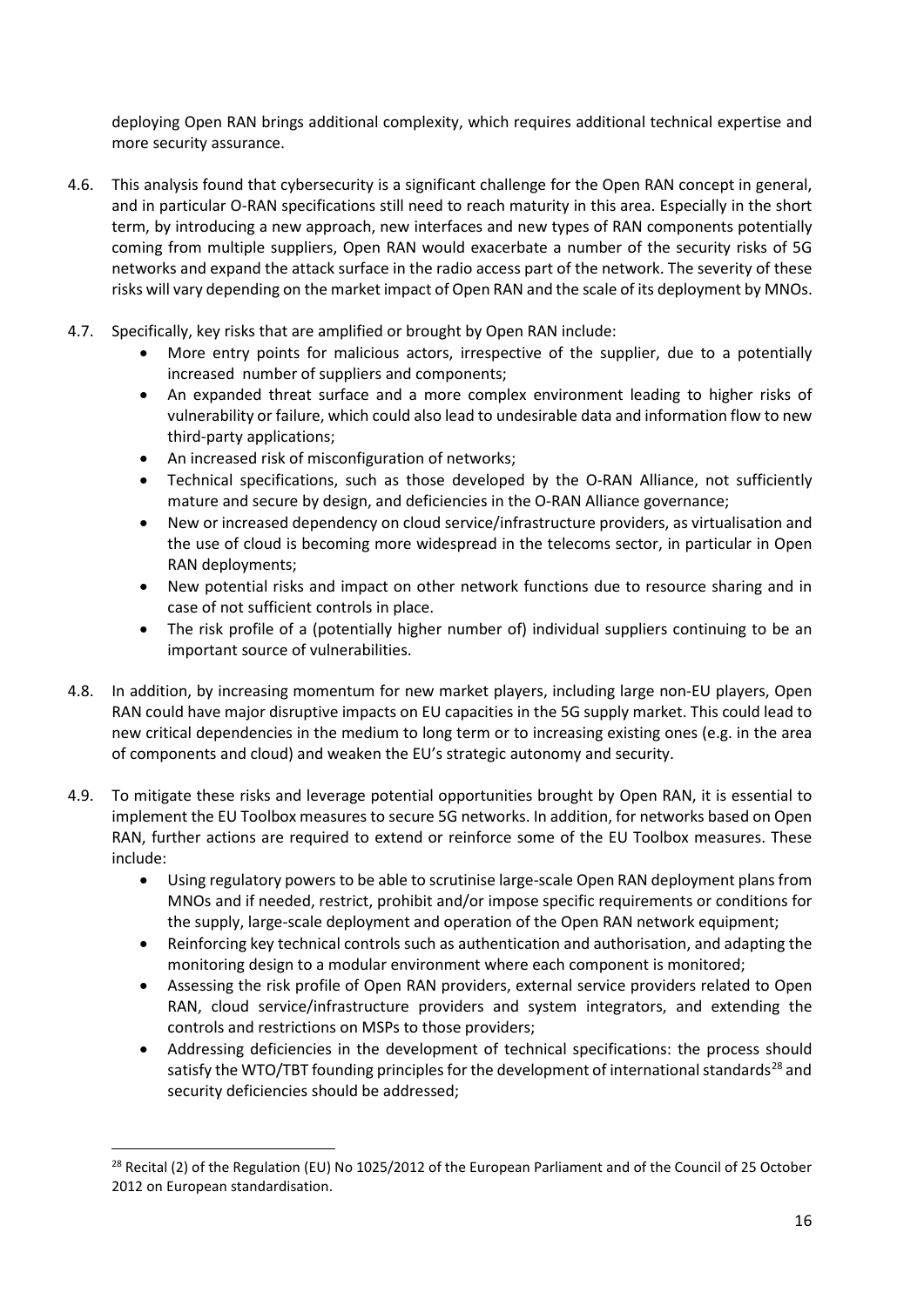- Including Open RAN components into the future 5G cybersecurity certification scheme, currently under development, at the earliest possible stage.
- 4.10. As regards preserving and consolidating EU capacities in this market, a technology neutral regulation to foster competition should be maintained. In this framework, EU and national funding for 5G and 6G R&D could be used to support opportunities for EU players to compete on a level playing field. Beyond the RAN, it is also important to address potential dependencies or lack of diversity across the whole communication value chain for the diversification of supply.
- 4.11. Overall, a cautious approach to moving towards this new architecture is recommended. Any transition from and coexistence with existing, reliable technologies should be done by allowing sufficient time and resources to assess risks in advance, implement appropriate mitigations and clearly define responsibilities in case of failure or incident. While looking for cost/performance trade-offs through Open RAN, MNOs and other stakeholders should pay sufficient attention to ensuring security, which may require significant investments, on top of existing 5G security measures.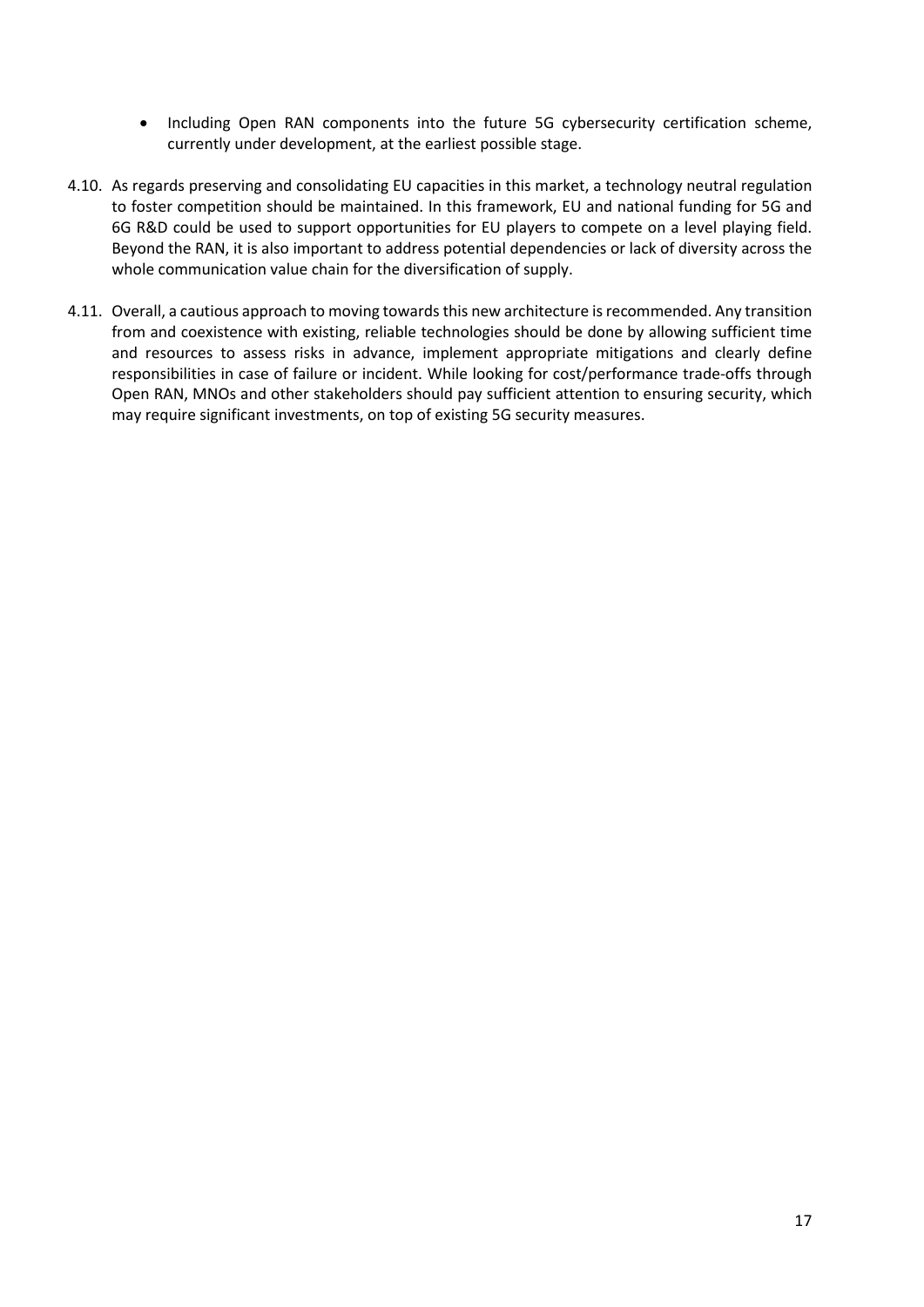## **5. Annexes**

## **Annex 1. Security risks of Open RAN**

This table lists the 9 risks already identified in the 2019 EU Coordinated risk assessment, with an estimation of the impact of Open RAN on this risk (amplified, similar, reduced) and its rationale. New risk categories and new risks are indicated in red. For each new risk, an illustrative risk scenario is proposed.

<span id="page-17-0"></span>

| <b>Risk category: Insufficient security measures</b>                                                                           |                           |                                                                                                                                                                                                                                                                                                                                                                                                                                                                                                                                                                                                                                                                                                                                                                                                                                                                                                                                                                                                                                                                                                                                                                |  |  |  |  |
|--------------------------------------------------------------------------------------------------------------------------------|---------------------------|----------------------------------------------------------------------------------------------------------------------------------------------------------------------------------------------------------------------------------------------------------------------------------------------------------------------------------------------------------------------------------------------------------------------------------------------------------------------------------------------------------------------------------------------------------------------------------------------------------------------------------------------------------------------------------------------------------------------------------------------------------------------------------------------------------------------------------------------------------------------------------------------------------------------------------------------------------------------------------------------------------------------------------------------------------------------------------------------------------------------------------------------------------------|--|--|--|--|
| <b>Risk title</b>                                                                                                              | <b>Impact of Open RAN</b> | <b>Assessment</b>                                                                                                                                                                                                                                                                                                                                                                                                                                                                                                                                                                                                                                                                                                                                                                                                                                                                                                                                                                                                                                                                                                                                              |  |  |  |  |
| R1. Misconfiguration<br>of networks                                                                                            | Amplified                 | The fact that more components from different suppliers need to be integrated together, the use of virtualisation management<br>and the lack of mature MNO processes for complete lifecycle of Open RAN deployment greatly increase configuration<br>complexity and the risk of misconfiguration of networks and render faults more likely. Moreover, the lack of mature standards<br>can lead to dissimilar and potentially poorer network design and architecture which increases the risk for ineffective<br>emergency and continuity mechanisms. Decoupling hardware and software, and using software component from different<br>suppliers present potential additional risk of misconfiguration of networks. Software may offer security feature, which relies<br>on hardware implemented secure element, or security feature which requires support from other software component. As<br>there may be many different combinations of software and hardware, or combinations of software components, integrating<br>the security features may require additional effort and could easily end up to situations in which security features are not<br>used. |  |  |  |  |
| R <sub>2</sub> . Lack of access<br>controls                                                                                    | Similar or amplified      | The increased number of Open RAN suppliers also means an increasing number of third parties needing access to the network<br>(e.g. in case of malfunction). The new functions (for example xApps and rAPPs) will introduce new suppliers in the ecosystem<br>and will require additional security controls and measures to be put in place between each and every function to avoid new<br>security threats being introduced. MNOs may need to outsource the operations to third parties given the increased<br>complexity and additional interfaces in Open RAN deployments. The use of open interfaces also increases the risk of a third<br>party accessing the system.                                                                                                                                                                                                                                                                                                                                                                                                                                                                                     |  |  |  |  |
| New Risk (NR) 1.<br><b>Expanded threat</b><br>surface and<br>vulnerabilities in<br><b>Open RAN functions</b><br>and interfaces | N/A<br>(New risk)         | The increased number of components in Open RAN deployments, potentially from multiple suppliers, together with new<br>network functions as well as additional Lower Layer Split (LLS) interfaces, increase the attack surface. Also, the<br>implementation of network functions with AI and ML introduces new attack vectors, for example through flaws in the ML<br>model or via the interface to external sources (such as weather data). For instance, the O-RAN Alliance specifications, in their<br>current version, include the possibility for external, potentially untrusted, sources to provide data to intelligent RAN functions<br>and to configure the network intelligently, but these interfaces have not been further defined/described. Vulnerabilities in<br>these interfaces and intelligent functions could negatively impact the network. In addition, by opening certain interfaces,<br>Open RAN will give access to information flows to new third-party applications, which raises security issues with regard to                                                                                                                      |  |  |  |  |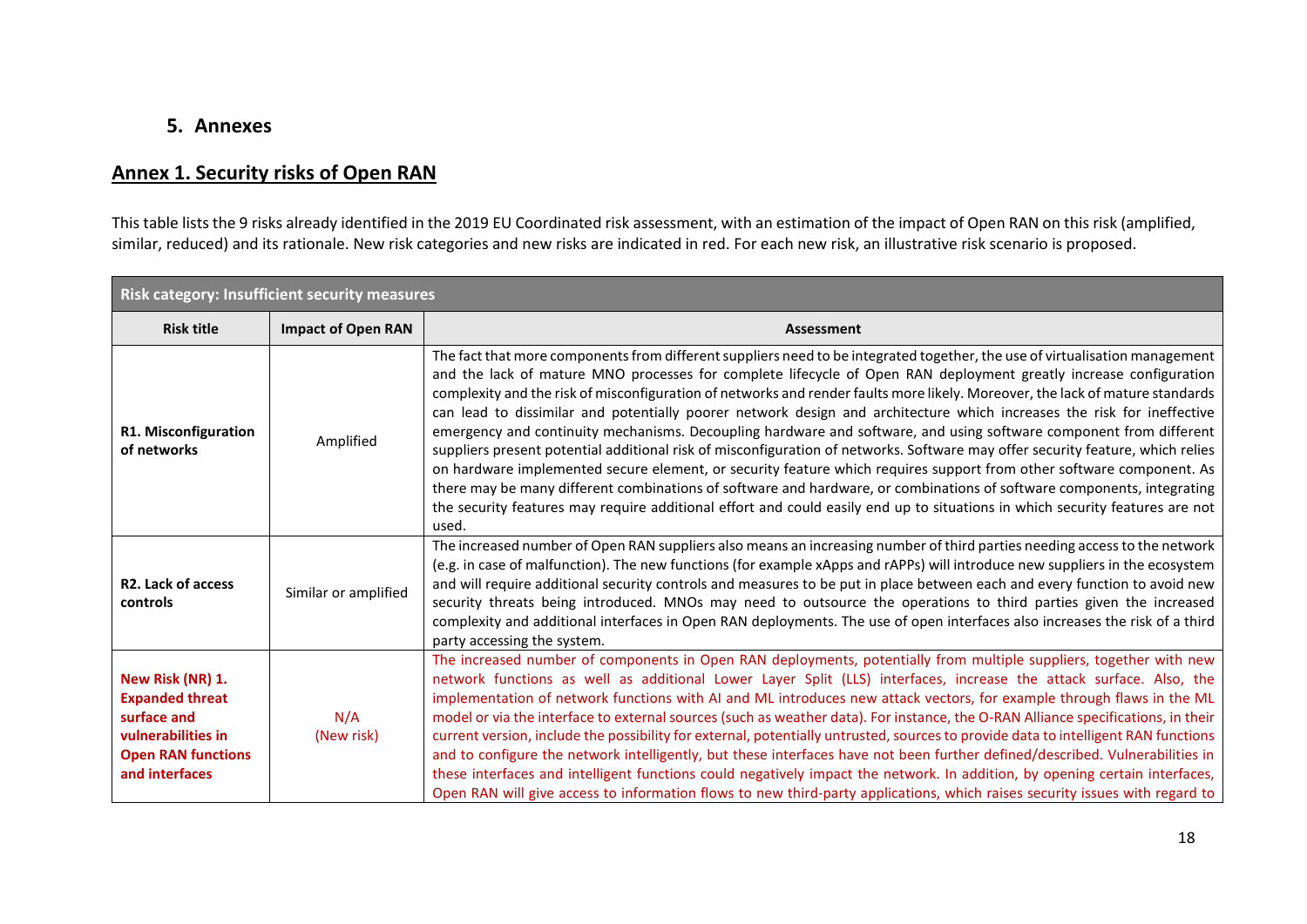<span id="page-18-0"></span>

| to information flows (e.g. real-time location data of users connected to the network).<br>attacks on other parts of the network <sup>29</sup> . |                           | data passing through the network. The O-RAN specifications already define capacities for opening certain interfaces to third-<br>party applications. These openings aim to introduce new functionalities, but these third-party applications will have access<br>Risk scenario: Adversary exploits insecure open fronthaul interface to mount denial of service, interception or tampering<br>attacks, compromising availability, confidentiality, integrity or privacy of data. Alternatively, attackers may exploit weak<br>authentication mechanisms to gain unauthorised access, compromise privacy, degrade network performance or facilitate                                                                                                                                                                                                                                                                                                                                                                                                                                                                                         |
|-------------------------------------------------------------------------------------------------------------------------------------------------|---------------------------|--------------------------------------------------------------------------------------------------------------------------------------------------------------------------------------------------------------------------------------------------------------------------------------------------------------------------------------------------------------------------------------------------------------------------------------------------------------------------------------------------------------------------------------------------------------------------------------------------------------------------------------------------------------------------------------------------------------------------------------------------------------------------------------------------------------------------------------------------------------------------------------------------------------------------------------------------------------------------------------------------------------------------------------------------------------------------------------------------------------------------------------------|
| Risk category: 5G supply chain                                                                                                                  |                           |                                                                                                                                                                                                                                                                                                                                                                                                                                                                                                                                                                                                                                                                                                                                                                                                                                                                                                                                                                                                                                                                                                                                            |
| <b>Risk title</b>                                                                                                                               | <b>Impact of Open RAN</b> | <b>Assessment</b>                                                                                                                                                                                                                                                                                                                                                                                                                                                                                                                                                                                                                                                                                                                                                                                                                                                                                                                                                                                                                                                                                                                          |
| R3. Low product<br>quality                                                                                                                      | Amplified                 | Open RAN means that there will be more suppliers and more different components, potentially including components from<br>high-risk suppliers. This means that the risk of diverse levels of quality product increases. It is unclear whether newcomers in<br>the Open RAN market might prioritise innovation or security in the short-term. In addition, there may be suppliers whose<br>maturity of software development, software security and supply chain security is lagging behind with respect to more<br>established suppliers. A compounding factor is the fact that Open RAN standards are still under development and lacking<br>maturity. This means that Open RAN products may lack a foundation of security-by-design. Considering that these<br>components are interconnected, additional controls will be needed to avoid that these weakest links put other components<br>and the other RAN functions at risk.                                                                                                                                                                                                            |
| R4. Dependency                                                                                                                                  | Reduced                   | An increased number of available suppliers, coupled with a disaggregated RAN, interoperable interfaces, an increased use of<br>COTS hardware and possibly open source software could reduce the overhead in switching suppliers, allowing operators to<br>reduce the potential for dependency on any single suppliers (See also under 'Supplier diversity in the RAN' in annex 2).                                                                                                                                                                                                                                                                                                                                                                                                                                                                                                                                                                                                                                                                                                                                                         |
| NR2. New<br>dependency on cloud<br>service/infrastructure<br>providers in Open<br><b>RAN</b>                                                    | N/A<br>(New risk)         | A potential (and likely) implementation of Open RAN's modular approach for the RAN functions, and the disaggregation of<br>software from hardware, enables (part of) the base station software to be run on cloud platforms, which could increase<br>dependency on cloud service/infrastructure providers. As different suppliers may use different cloud platforms, there is a risk<br>that the network becomes dependent on multiple cloud service/infrastructure providers at the same time. There is a<br>possibility that the cloud service or part of it is run outside the EU where different legislation may apply. There may be also<br>situations where all MNOs in a region end up using the same cloud provider. In this case, even if each of the MNOs has its<br>own network, all the networks are relying on the same cloud provider, which could then exacerbate vulnerabilities.<br>Risk scenario: Mobile network operators rely entirely on a small number of (mostly non-EU) cloud service/infrastructure<br>providers for their Open RAN network supporting critical infrastructure, which creates a supplier lock-in. |

<sup>&</sup>lt;sup>29</sup> This scenario is also valuable in established networks but can be amplified as it applies to new open interfaces present in the Open RAN architecture.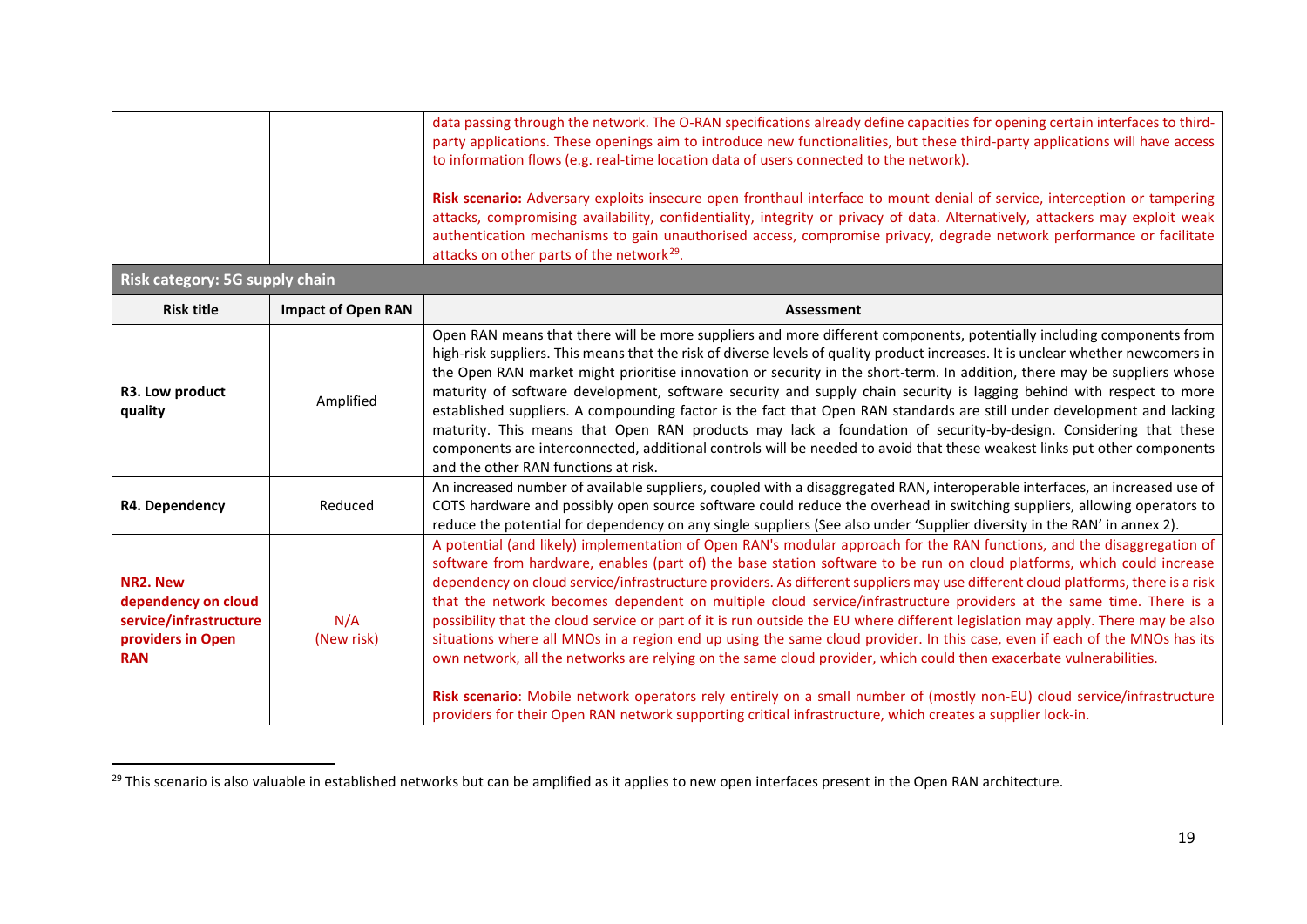<span id="page-19-2"></span><span id="page-19-1"></span><span id="page-19-0"></span>

| <b>NR3. Decreased</b><br>sustainability of the<br><b>EU 5G supply chain</b><br>and potential<br>dependencies on<br>non-EU capacities | N/A<br>(New risk)                                   | The RAN supply market could be transformed in a way that gives momentum to new players (e.g. system integrators, cloud<br>service/infrastructure providers, etc.), including large non-EU players. This could lead to new critical dependencies in the mid-<br>to long term, or increase existing ones <sup>30</sup> , with potentially significant impacts on security.<br>Risk scenario: New business models based on Open RAN architectures and interfaces gain momentum and new major players<br>enter the market, competing with the established players. The market could reconsolidate around a small number of non-EU<br>suppliers, system integrators and cloud providers, thus negating the diversification opportunity.                                                                                                                                                                                                                                                                                                                                                                                                                                                                                                                                                                                                                                                                                                                                                                                                                                                                                                                                                                                                    |
|--------------------------------------------------------------------------------------------------------------------------------------|-----------------------------------------------------|---------------------------------------------------------------------------------------------------------------------------------------------------------------------------------------------------------------------------------------------------------------------------------------------------------------------------------------------------------------------------------------------------------------------------------------------------------------------------------------------------------------------------------------------------------------------------------------------------------------------------------------------------------------------------------------------------------------------------------------------------------------------------------------------------------------------------------------------------------------------------------------------------------------------------------------------------------------------------------------------------------------------------------------------------------------------------------------------------------------------------------------------------------------------------------------------------------------------------------------------------------------------------------------------------------------------------------------------------------------------------------------------------------------------------------------------------------------------------------------------------------------------------------------------------------------------------------------------------------------------------------------------------------------------------------------------------------------------------------------|
| <b>NR4. Deficiencies in</b><br>the O-RAN technical<br>specifications<br>development process                                          | N/A<br>(New risk)                                   | Security has not been at the forefront of the technical specifications development process of the O-RAN Alliance <sup>31</sup> <sup>32</sup> .<br>Immature O-RAN specifications without a foundation of secure by design may lead to products with increased vulnerabilities<br>leading to exploitation. The lack of mature security specifications in a diverse Open RAN architecture coupled with increased<br>competition can result in poorly manufactured components in an attempt to reduce cost. In addition, key decision rights<br>within the O-RAN Alliance are conferred to the Board, which is composed only of a sub-set of members and only of MNOs.<br>The participation in the specification development of the O-RAN Alliance seems to narrow as the process advances. The<br>combination of conditions for document access and for membership seems to imply that while the documents may eventually<br>be accessed by anyone, conditions to access specifications are more stringent for non-members and non-contributors. The<br>stringent provisions of the O-RAN Alliance Adopter License Agreement might hamper the transfer of information and<br>knowledge between adopters and non-adopters, making discussions outside the O-RAN Alliance more difficult.<br>Risk scenario: O-RAN specifications continue to be developed in a setting which does not provide much visibility and openness<br>to relevant stakeholders, and a lack of parity with the 3GPP international standardisation efforts. This weakens efforts<br>towards ensuring a coherent secure architecture, can fragment the overall system security and create vulnerabilities in<br>availability, integrity, confidentiality and privacy. |
|                                                                                                                                      | Risk category: Modus operandi of main threat actors |                                                                                                                                                                                                                                                                                                                                                                                                                                                                                                                                                                                                                                                                                                                                                                                                                                                                                                                                                                                                                                                                                                                                                                                                                                                                                                                                                                                                                                                                                                                                                                                                                                                                                                                                       |
| <b>Risk title</b>                                                                                                                    | <b>Impact of Open RAN</b>                           | <b>Assessment</b>                                                                                                                                                                                                                                                                                                                                                                                                                                                                                                                                                                                                                                                                                                                                                                                                                                                                                                                                                                                                                                                                                                                                                                                                                                                                                                                                                                                                                                                                                                                                                                                                                                                                                                                     |
| <b>R5. State interference</b><br>through 5G supply<br>chain                                                                          | Similar                                             | As there will be more suppliers in an Open RAN deployment (including possibly more high-risk suppliers), the potential<br>exposure to a higher number of supply chain risks increases. The risk profile of a supplier - linked to the criteria identified in<br>the EU Coordinated risk assessment (including the risk of interference by third country) - continues to be an important source                                                                                                                                                                                                                                                                                                                                                                                                                                                                                                                                                                                                                                                                                                                                                                                                                                                                                                                                                                                                                                                                                                                                                                                                                                                                                                                                        |

<sup>&</sup>lt;sup>30</sup> High technology dependence has been identified in a number of areas, such as on components and cloud (Strategic dependencies and capacities, 5 May 2021, SWD(2021) 352 final).<br> $31$  Open

<sup>&</sup>lt;sup>31</sup> Open RAN Risk Analysis, commissioned by the German Federal Office for Information Security (BSI), [https://www.bsi.bund.de/SharedDocs/Downloads/EN/BSI/Publications/Studies/5G/5GRAN-Risk-Analysis.pdf?\\_\\_blob=publicationFile&v=7](https://www.bsi.bund.de/SharedDocs/Downloads/EN/BSI/Publications/Studies/5G/5GRAN-Risk-Analysis.pdf?__blob=publicationFile&v=7)

<sup>&</sup>lt;sup>32</sup> However, it should be noted that the O-RAN Security Focus Group has been established within the O-RAN Alliance to retroactively include security design specifications that are in parity with existing 3GPP architecture.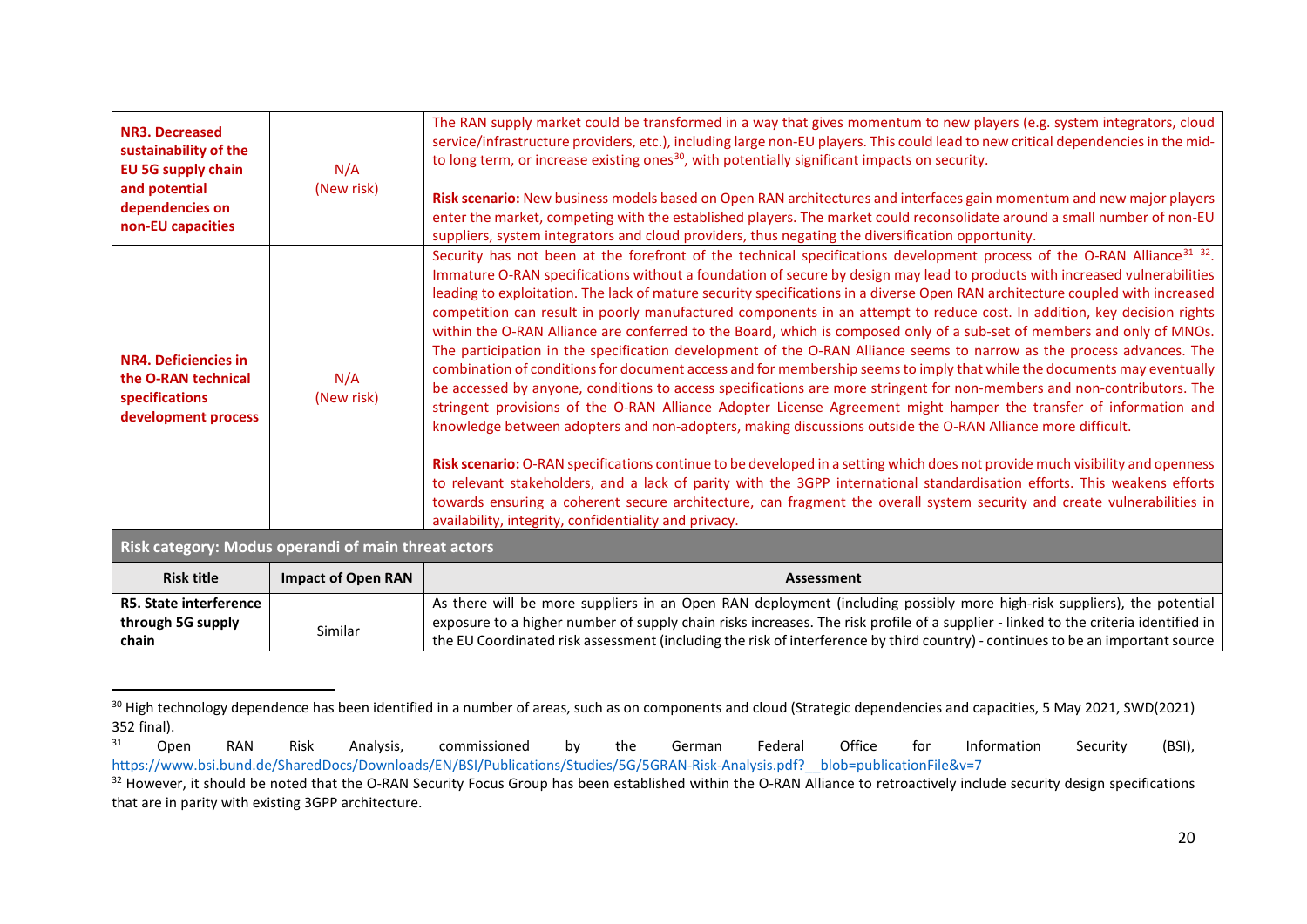| R6. Exploitation of 5G<br>networks by<br>Amplified<br>organised crime                                             |                           | of vulnerabilities. In addition, risks could exist also in relation to the source/actors providing inputs and data for the<br>specification of open interfaces (see also NR.4 Deficiencies in the O-RAN technical specifications development process).<br>The increased number of interfaces and suppliers would offer more opportunities for OCGs to enter and disrupt the network.<br>In addition, smaller suppliers, such as those providing software services, may be more susceptible to be influenced by OCGs<br>(or state actors). Moreover, the possible use of open source components could mean that the vulnerabilities are publicly-<br>known and could therefore be more easily exploited by malicious actors.<br>Risk category: Interdependencies between 5G networks and other critical systems |  |  |
|-------------------------------------------------------------------------------------------------------------------|---------------------------|----------------------------------------------------------------------------------------------------------------------------------------------------------------------------------------------------------------------------------------------------------------------------------------------------------------------------------------------------------------------------------------------------------------------------------------------------------------------------------------------------------------------------------------------------------------------------------------------------------------------------------------------------------------------------------------------------------------------------------------------------------------------------------------------------------------|--|--|
|                                                                                                                   |                           |                                                                                                                                                                                                                                                                                                                                                                                                                                                                                                                                                                                                                                                                                                                                                                                                                |  |  |
| <b>Risk title</b>                                                                                                 | <b>Impact of Open RAN</b> | <b>Assessment</b>                                                                                                                                                                                                                                                                                                                                                                                                                                                                                                                                                                                                                                                                                                                                                                                              |  |  |
| R7. Significant<br>disruption of critical<br>infrastructures or<br>services                                       | Similar or amplified      | Identified risks related to Open RAN (in particular new vulnerabilities related to an increased number of suppliers and new<br>interfaces which translate into a higher risk of exposure to network-level attacks compared to the established access network<br>implementations) and the lack of fully mature security controls around Open RAN architecture and NFV mean that critical<br>national infrastructures relying on 5G networks could also be more exposed to incidents. .                                                                                                                                                                                                                                                                                                                          |  |  |
| R8. Massive failure of<br>networks due to<br>interruption of<br>electricity supply or<br>other support<br>systems | Similar                   | This risk can affect the RAN, and the impact would depend on the split of functions in the 3GPP or Open RAN specifications.<br>In case of power supply disruption, a network using a distributed architecture could be impacted at a larger extent due to the<br>physical distance that exists between the physical equipment/hardware hosting central unit (CU) and/or distributed unit (DU)<br>functionalities. It is therefore important to ensure that adequate energy back-up sources are installed in multiple physical<br>points in order to protect service availability in a single/particular area.                                                                                                                                                                                                  |  |  |
| <b>Risk category: End-user devices</b>                                                                            |                           |                                                                                                                                                                                                                                                                                                                                                                                                                                                                                                                                                                                                                                                                                                                                                                                                                |  |  |
| <b>Risk title</b>                                                                                                 | <b>Impact of Open RAN</b> | Assessment                                                                                                                                                                                                                                                                                                                                                                                                                                                                                                                                                                                                                                                                                                                                                                                                     |  |  |
| R9. IoT exploitation                                                                                              | Similar                   | Open RAN components, the network functions running on them, but also for example virtualised MEC applications, would be<br>vulnerable to attacks from connected terminals, such as IoT devices, but the risk would be similar for network components<br>in an established RAN architecture.                                                                                                                                                                                                                                                                                                                                                                                                                                                                                                                    |  |  |
| New risk category: Interoperability and management                                                                |                           |                                                                                                                                                                                                                                                                                                                                                                                                                                                                                                                                                                                                                                                                                                                                                                                                                |  |  |
| <b>NR5. Open RAN</b><br>N/A<br>network fault<br>(New risk)<br>management<br>complexity                            |                           | Failure in specific network components built by a specialised supplier may impact the entire network. Multiple suppliers may<br>increase complexity and cost of managing network services and fault management, by making it more challenging to discover<br>the cause of network failures or by requiring (remote) support provided by several different suppliers, hence increasing the<br>risk. In addition, more Open RAN suppliers could mean it is harder to allocate and enforce liability to one or more suppliers.                                                                                                                                                                                                                                                                                    |  |  |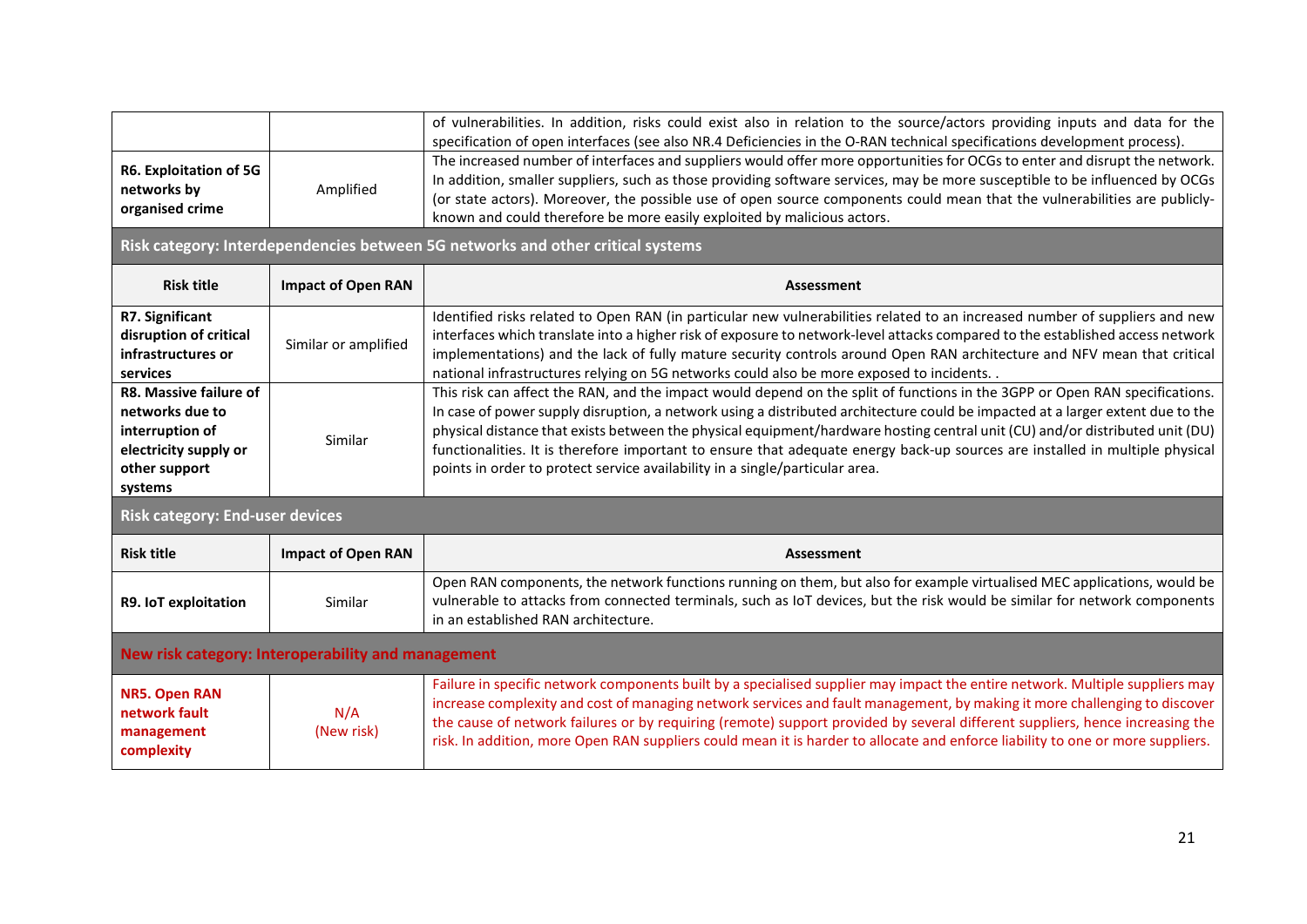|                                                                                                              |                   | Risk scenario: An unintentional system failure in one of the critical components built by a specialised supplier and the<br>complexity of identifying and resolving the issue in the multi-vendor set-up impacts the availability causing prolonged outage<br>of network services.                                                                                                                                                                                                                                                                                                                                                                                                                                                                                                                                                                                                                                                                                                                                                                                                                                                                                                                                                                                                                                                                                                                                                                                                                                                                            |
|--------------------------------------------------------------------------------------------------------------|-------------------|---------------------------------------------------------------------------------------------------------------------------------------------------------------------------------------------------------------------------------------------------------------------------------------------------------------------------------------------------------------------------------------------------------------------------------------------------------------------------------------------------------------------------------------------------------------------------------------------------------------------------------------------------------------------------------------------------------------------------------------------------------------------------------------------------------------------------------------------------------------------------------------------------------------------------------------------------------------------------------------------------------------------------------------------------------------------------------------------------------------------------------------------------------------------------------------------------------------------------------------------------------------------------------------------------------------------------------------------------------------------------------------------------------------------------------------------------------------------------------------------------------------------------------------------------------------|
| <b>NR6. Impact of Open</b><br><b>RAN mix and match</b><br>approach on network<br>security and<br>performance | N/A<br>(New risk) | Integration of multiple supplier components into a single network, in particular in the lack of a mature standard, which by its<br>nature enables efficient interoperability, can cause integration problems, prevent specific security controls to function or<br>make it more difficult to conduct network testing. Moreover, an increasingly complex environment with multiple components<br>from different suppliers and with multiple stakeholders involved makes it more challenging to ensure that only trusted and<br>competent individuals are involved in network deployment, operation and maintenance. Additionally, the increased number<br>of components and interfaces and/or the application of necessary resource-demanding protection mechanisms on those<br>elements may also lead to degradation of overall performance or prevent specific use-cases dependant on performance such<br>as ultra-reliable low latency communications (URLLC). Furthermore, the ability of the MNO to pursue a systematic approach<br>to security controls across the network is impeded by a diversity of security mechanisms. In addition, different releases of<br>the same software might be deployed in a heterogeneous way.<br>Risk scenario: Unintentional human error in operating and managing complex network environment or an intentional<br>malicious action by a non-trustworthy third-party personnel with high access privileges lead to unavailability of network<br>services or facilitate further attacks on other parts of the network. |
| <b>NR7. Resource</b><br>sharing                                                                              | N/A<br>(new risk) | In Open RAN, different network functions are virtualised and are running on the same hardware, which means that<br>potentially, if there are not sufficient controls in place, other network functions could be impacted by security issues with<br>other new RAN functions running on the same pool of resources.<br>Risk scenario: If one non-critical network function is running alongside other network functions on the same pool of hardware<br>resources, then a security incident affecting the non-critical network function, for example an overload or distributed denial-<br>of-service (DDoS) attack, could impact the security of other network functions.                                                                                                                                                                                                                                                                                                                                                                                                                                                                                                                                                                                                                                                                                                                                                                                                                                                                                     |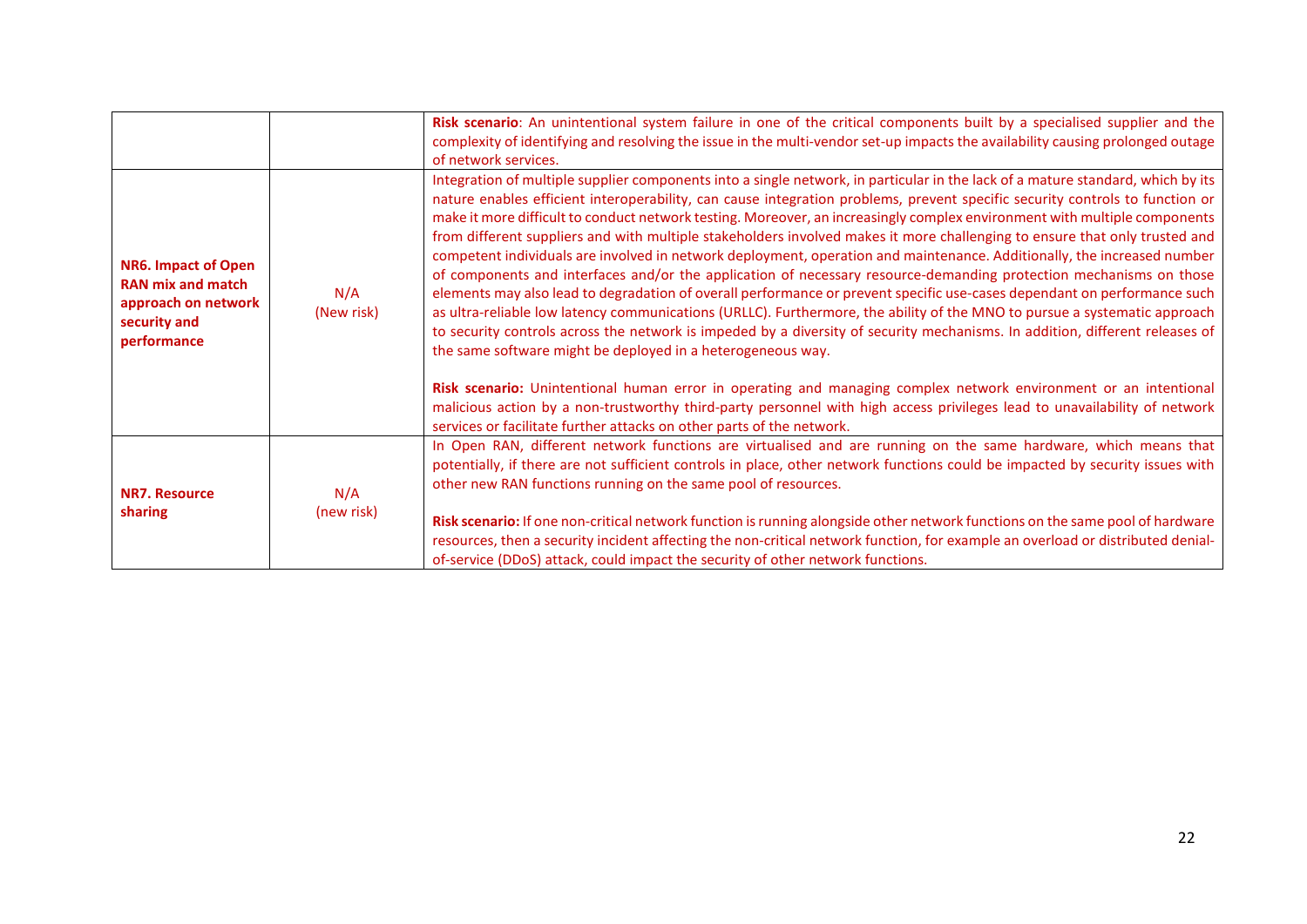## **Annex 2. Security opportunities of Open RAN**

This tables describes some potential security opportunities that Open RAN could bring, under the condition that a number of factors are gathered. Moreover, some counter-risks are associated with these potential opportunities.

| <b>Title</b>                            | <b>Description</b>                                                                                                                                                                                                                                                                                       | <b>Level of</b><br>potential<br>benefit      | <b>Enabling factors</b>                                                                                                                                                                                                                                      | Counter-risk(s)                                                                                                                                                                                                                                                                                                                                                                                                                                                                                                                                              |  |
|-----------------------------------------|----------------------------------------------------------------------------------------------------------------------------------------------------------------------------------------------------------------------------------------------------------------------------------------------------------|----------------------------------------------|--------------------------------------------------------------------------------------------------------------------------------------------------------------------------------------------------------------------------------------------------------------|--------------------------------------------------------------------------------------------------------------------------------------------------------------------------------------------------------------------------------------------------------------------------------------------------------------------------------------------------------------------------------------------------------------------------------------------------------------------------------------------------------------------------------------------------------------|--|
|                                         |                                                                                                                                                                                                                                                                                                          | Security opportunities increased by Open RAN |                                                                                                                                                                                                                                                              |                                                                                                                                                                                                                                                                                                                                                                                                                                                                                                                                                              |  |
| Supplier diversity in the<br><b>RAN</b> | Open RAN could play a role in<br>increasing diversity of RAN suppliers<br>and contribute to a more competitive<br>market environment. This could in turn<br>contribute to reducing dependency on<br>high-risk<br>suppliers,<br>since<br>more<br>suppliers would be generally available<br>on the market. | High                                         | Mature, robust and<br>highly<br>standardised open interfaces.<br>of<br>acceptance<br>of<br>Level<br>standards by industry<br>and<br>national authorities.<br>Presence and market share of<br>non-high-risk suppliers.                                        | Re-consolidation of market.<br>$\bullet$<br>Decreased sustainability of the<br>EU 5G supply chain and<br>potential dependencies on non-<br>capacities.<br>Increased<br>EU<br>complexity and exposure area<br>due to the number of interfaces<br>and risk of security failure in a<br>single 'weakest link' product.<br>Priority to innovation and free-<br>rider attitude of new entrants<br>reducing incentives to invest in<br>security.<br>Dependencies deeper in the<br>supply<br>chain<br>of<br>critical<br>components (e.g. chips) may<br>still exist. |  |
| Interoperability                        | A higher amount of components with<br>interfaces<br>open<br>increases<br>interoperability in the RAN. Open RAN<br>could also bring more flexibility and<br>dynamic networks, with the ability to<br>swap components out as required<br>without costly and long entire RAN<br>replacement.                | High                                         | Degree of maturity and use of $  \bullet$<br>$\bullet$<br>open standards.<br>of<br>Level<br>acceptance<br>of I<br>standards by industry<br>and  <br>national authorities.<br>of the system<br>Key role<br>integrator<br>to<br>guarantee<br>interoperability. | Risk of market reconsolidation.<br>Risks related to greater role of<br>system integrator.<br>Challenges for interoperability<br>testing and maintenance of<br>releases due<br>to<br>increased<br>number of suppliers.                                                                                                                                                                                                                                                                                                                                        |  |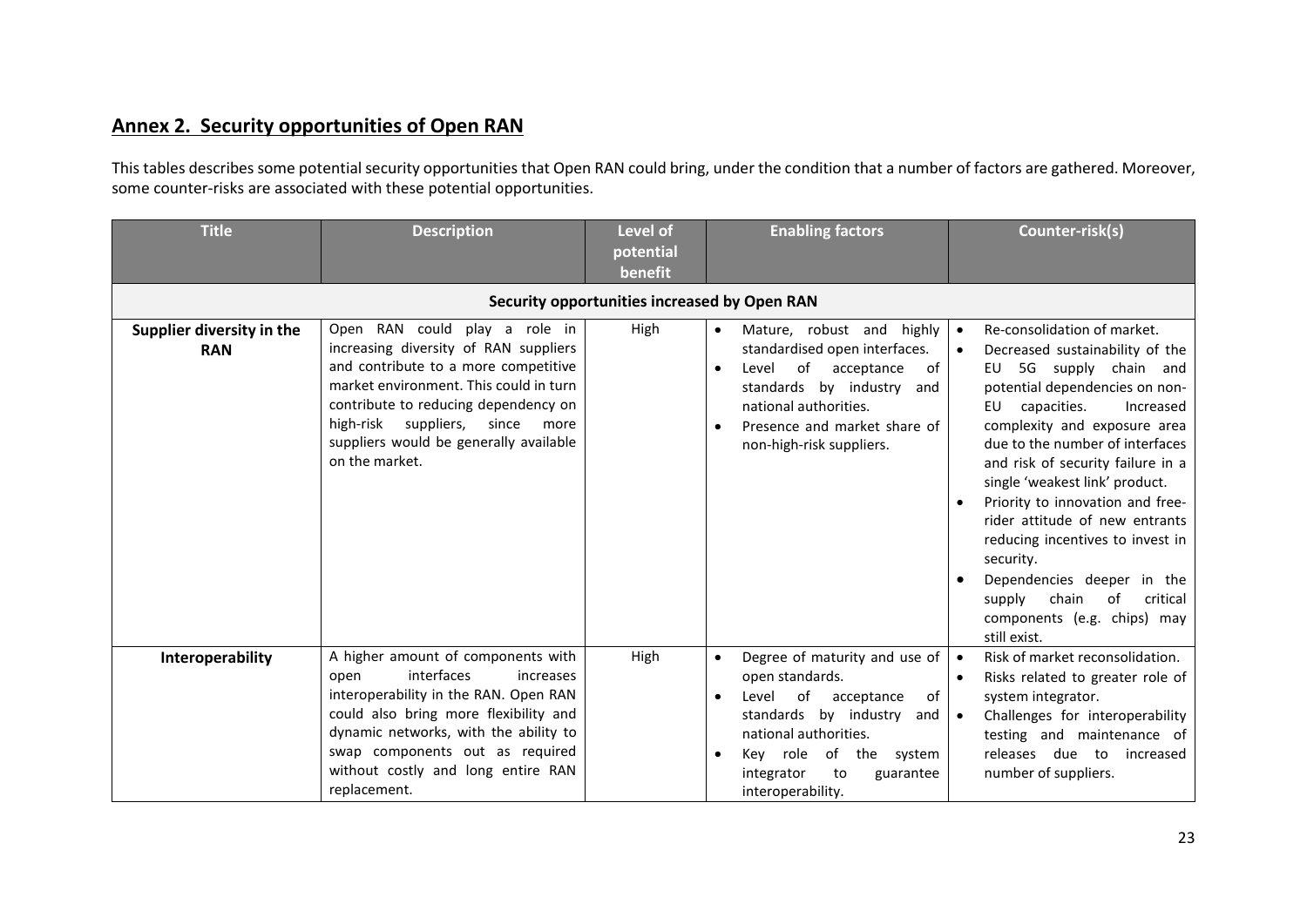|                                |                                                                                                                                                                                                                                                                                                                                                                                                                                                                                                                                                                                                                                             |            | Ambiguities regarding liability<br>$\bullet$<br>issues may cause delays, for<br>example in network repair<br>measures.                                                                                                                                                                                                                                                                                                                                                                                                                                                                                                                                                                                                                                                                                                                                                                                                               |
|--------------------------------|---------------------------------------------------------------------------------------------------------------------------------------------------------------------------------------------------------------------------------------------------------------------------------------------------------------------------------------------------------------------------------------------------------------------------------------------------------------------------------------------------------------------------------------------------------------------------------------------------------------------------------------------|------------|--------------------------------------------------------------------------------------------------------------------------------------------------------------------------------------------------------------------------------------------------------------------------------------------------------------------------------------------------------------------------------------------------------------------------------------------------------------------------------------------------------------------------------------------------------------------------------------------------------------------------------------------------------------------------------------------------------------------------------------------------------------------------------------------------------------------------------------------------------------------------------------------------------------------------------------|
| <b>Visibility and auditing</b> | The use of open standards (see<br>Supporting Action 03) for open<br>interfaces between RAN components<br>means that RAN components from<br>different suppliers connect with each<br>other in a similar way. This makes it<br>easier for auditors and security testers<br>to understand how a certain RAN<br>implementation is working. The use of<br>open standards also enables the<br>broader community of experts to<br>collaborate and work together on<br>security and vulnerabilities.<br>The increased use of open source in<br>Open RAN could similarly allow for<br>greater visibility and transparency<br>about how systems work. | Medium     | of open<br>Complexity (more components,<br>Amount<br>source<br>software used for Open RAN.<br>more suppliers, in addition to<br>Level of maturity of Open RAN<br>integrators)<br>could<br>make<br>$\bullet$<br>auditing more difficult and<br>definitions and specifications.<br>resource-intensive for national<br>Commitment of Open RAN<br>$\bullet$<br>authorities.<br>suppliers to security and global<br>security assurance schemes.<br>Open source is not a guarantee<br>$\bullet$<br>better<br>for<br>Full<br>publication<br>of<br>security.<br>$\bullet$<br>Vulnerabilities may exist in both<br>specifications of the open<br>closed<br>and<br>interfaces.<br>open<br>source<br>software.<br>Auditing and security testing<br>capabilities.<br>Technical<br>of<br>knowledge<br>auditors.<br>Quality and security of the<br>$\bullet$<br>open source products.<br>Certification schemes for RAN<br>$\bullet$<br>components. |
| Role of EU-based suppliers     | <b>RAN</b><br>could<br>Open<br>bring<br>new<br>EU<br>opportunities<br>for<br>suppliers,<br>including SMEs and start-ups, to<br>specialise in some areas and play a role<br>in the Open RAN market. Already<br>established EU suppliers could be well<br>placed to take on the role of system<br>integrators.                                                                                                                                                                                                                                                                                                                                | Medium/Low | Decreased sustainability of the<br>$\bullet$<br>O-RAN<br>specifications<br>EU 5G supply chain and<br>deficiencies<br>need<br>to<br>be<br>addressed and need to include<br>potential dependencies on non-<br>all stakeholders, in order to<br>EU capacities.<br>create a level playing field for<br>all players, including new<br>entrants.                                                                                                                                                                                                                                                                                                                                                                                                                                                                                                                                                                                           |
|                                |                                                                                                                                                                                                                                                                                                                                                                                                                                                                                                                                                                                                                                             |            | Security opportunities present in but not specific to Open RAN                                                                                                                                                                                                                                                                                                                                                                                                                                                                                                                                                                                                                                                                                                                                                                                                                                                                       |
| <b>Automation</b>              | The introduced intelligence in Open<br>RAN can be used to automate the<br>management and control via big data<br>analysis, AI and ML. As a consequence,                                                                                                                                                                                                                                                                                                                                                                                                                                                                                     | Medium/Low | Additional<br>Intelligent applications (xApp,<br>security<br>and<br>$\bullet$<br>rApp), AI and ML techniques,<br>availability<br>risks<br>be<br>can<br>advanced<br>functionalities<br>generated<br>automation<br>by<br>affect<br>leveraging RIC and Service<br>and<br>processes<br>can                                                                                                                                                                                                                                                                                                                                                                                                                                                                                                                                                                                                                                               |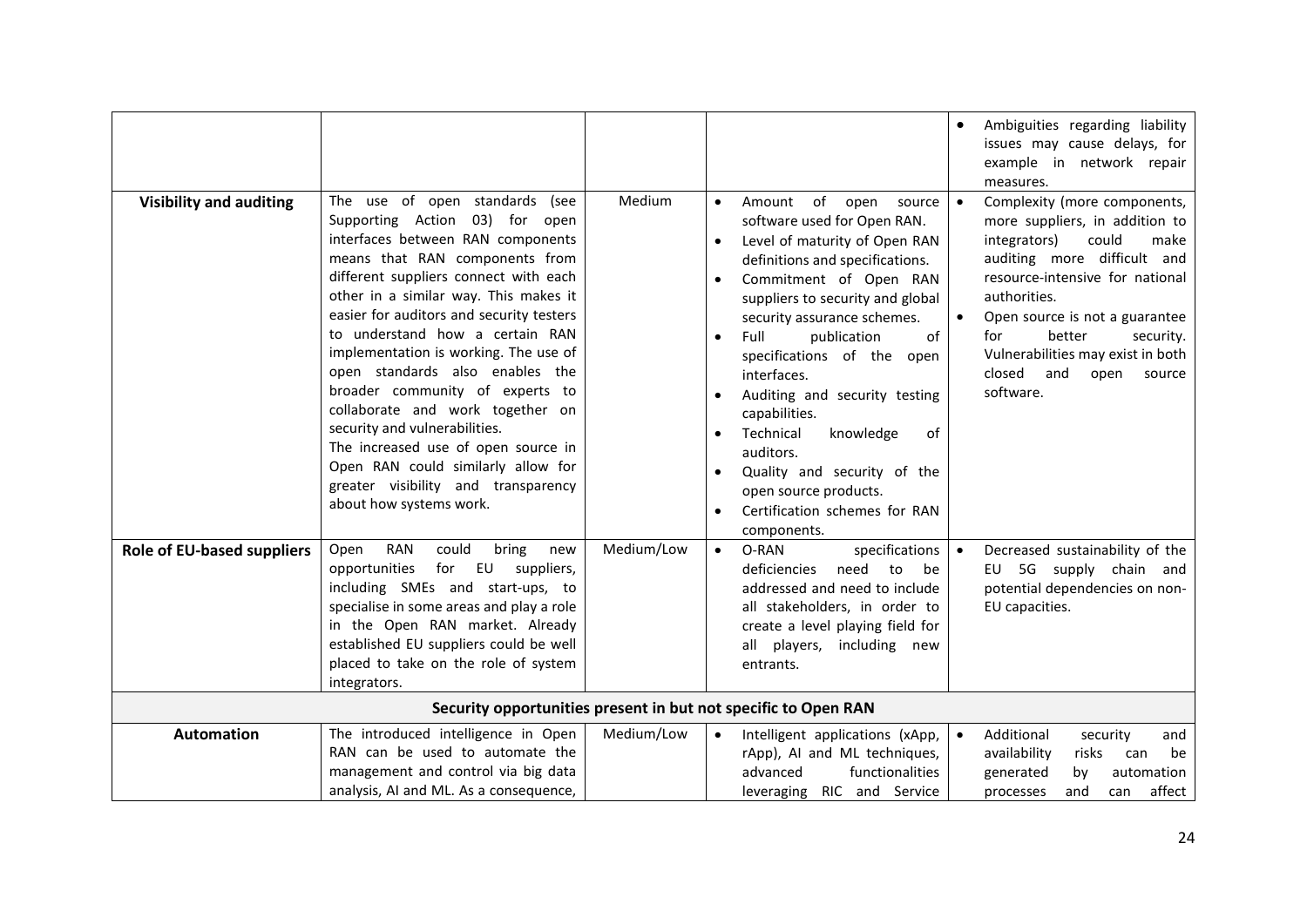|                                             | closed loop responses to changes in the<br>network can<br>be<br>automatically<br>performed. This has the potential<br>advantage that the need for human<br>interactions may be reduced, which<br>may decrease threats related to human<br>error (e.g. accidentally altering the<br>security posture of a network function).                                                                                                                           |            | management<br>and<br>Orchestration (SMO) should be<br>used in an efficient way.                                                                                                                                                                                                                                                                                                                                                                   | important segments of the<br>network.<br><b>MNOs</b><br>lose<br>can<br>insight,<br>$\bullet$<br>knowledge and control<br>of<br>critical<br>processes such<br>as<br>and<br>change<br>management<br>incident<br>management,<br>in<br>particular, when the AI is only<br>defined by its interfaces, and its<br>implementation and training<br>model remain closed. This could<br>result in unpredictable network<br>behaviours that MNOs cannot<br>easily or quickly rectify.<br>The applications (xApp, rApp)<br>enabling more automation in<br>the RAN have access to sensitive<br>attributes. Their compromise<br>would give an attacker access to<br>valuable information and new<br>ways to take down the network. |
|---------------------------------------------|-------------------------------------------------------------------------------------------------------------------------------------------------------------------------------------------------------------------------------------------------------------------------------------------------------------------------------------------------------------------------------------------------------------------------------------------------------|------------|---------------------------------------------------------------------------------------------------------------------------------------------------------------------------------------------------------------------------------------------------------------------------------------------------------------------------------------------------------------------------------------------------------------------------------------------------|----------------------------------------------------------------------------------------------------------------------------------------------------------------------------------------------------------------------------------------------------------------------------------------------------------------------------------------------------------------------------------------------------------------------------------------------------------------------------------------------------------------------------------------------------------------------------------------------------------------------------------------------------------------------------------------------------------------------|
| <b>Cloudification and</b><br>virtualisation | Open RAN is likely to accelerate the<br>of virtualisation<br>adoption<br>and<br>containerisation and the use of open<br>and/or COTS<br>hardware.<br>source<br>and<br>cloud-based<br>Virtualisation<br>solutions allow for greater flexibility<br>and control of networks. Due to the<br>modularity, operators can tailor their<br>deployments and shift more easily the<br>resources for monitoring and control to<br>meet better these requirements. | Medium/Low | controls for<br>Security<br>NFV<br>(whether technical or more<br>broadly<br>organisational/operational)<br>should be in place, carefully<br>considering<br>the<br>network<br>function<br>criticality<br>and<br>sensitivity of information it<br>handles.<br>Security in the entire COTS<br>product lifecycle, including that<br>follows<br>it<br>security<br>requirements in the relevant<br>standards (e.g. 3GPP and ETSI)<br>should be ensured. | Security challenges associated<br>$\bullet$<br>with virtualisation and cloud<br>related to: implementing and<br>operating virtualisation and<br>containerisation (e.g. handling<br>hypervisor-related<br>vulnerabilities);<br>secure<br>orchestration<br>and<br>for<br>management;<br>need<br>a<br>effective<br>and<br>secure<br>administration<br>and<br>access<br>controls; incorporating new and<br>legacy technologies; managing<br>risks related to open source<br>software and COTS hardware.                                                                                                                                                                                                                  |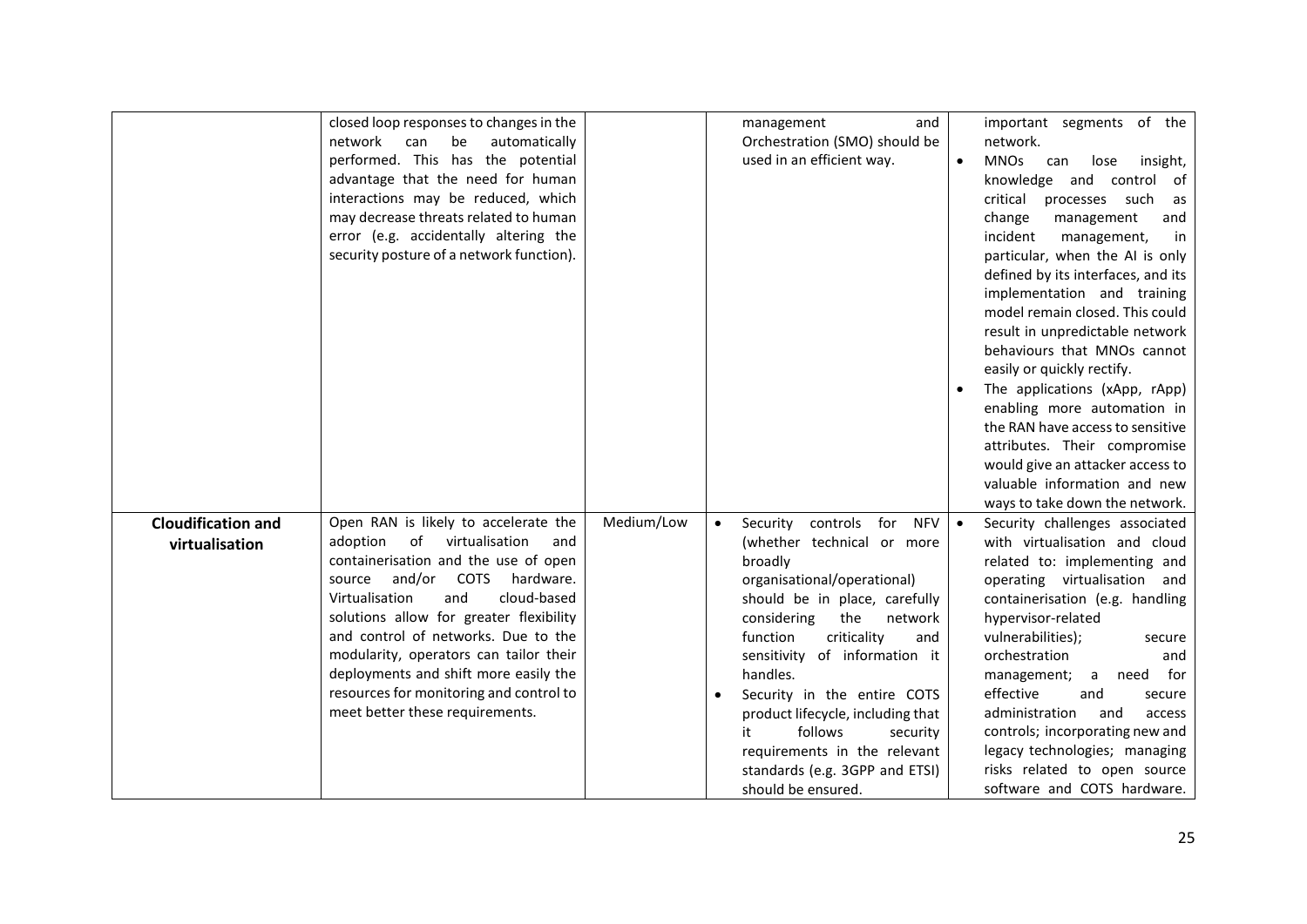|  | Standardisation process for the | For instance, open source       |
|--|---------------------------------|---------------------------------|
|  | hardware and the<br>RAN         | software can provide attackers  |
|  | hypervisor would be needed to   | with a target-rich environment  |
|  | avoid lock-in into one specific | due to its widespread use. COTS |
|  | set of products, specifications | hardware, on the other hand,    |
|  | or technology.                  | may not have uniform security   |
|  |                                 | controls in place. Once it is   |
|  |                                 | compromised, the software       |
|  |                                 | will<br>running on it<br>be     |
|  |                                 | compromised as well,<br>for     |
|  |                                 | of<br>by<br>example<br>way      |
|  |                                 | backdoors<br>manufacturing      |
|  |                                 | eavesdropping, inducing faults, |
|  |                                 | and hardware modification       |
|  |                                 | tampering through jailbroken    |
|  |                                 | software.                       |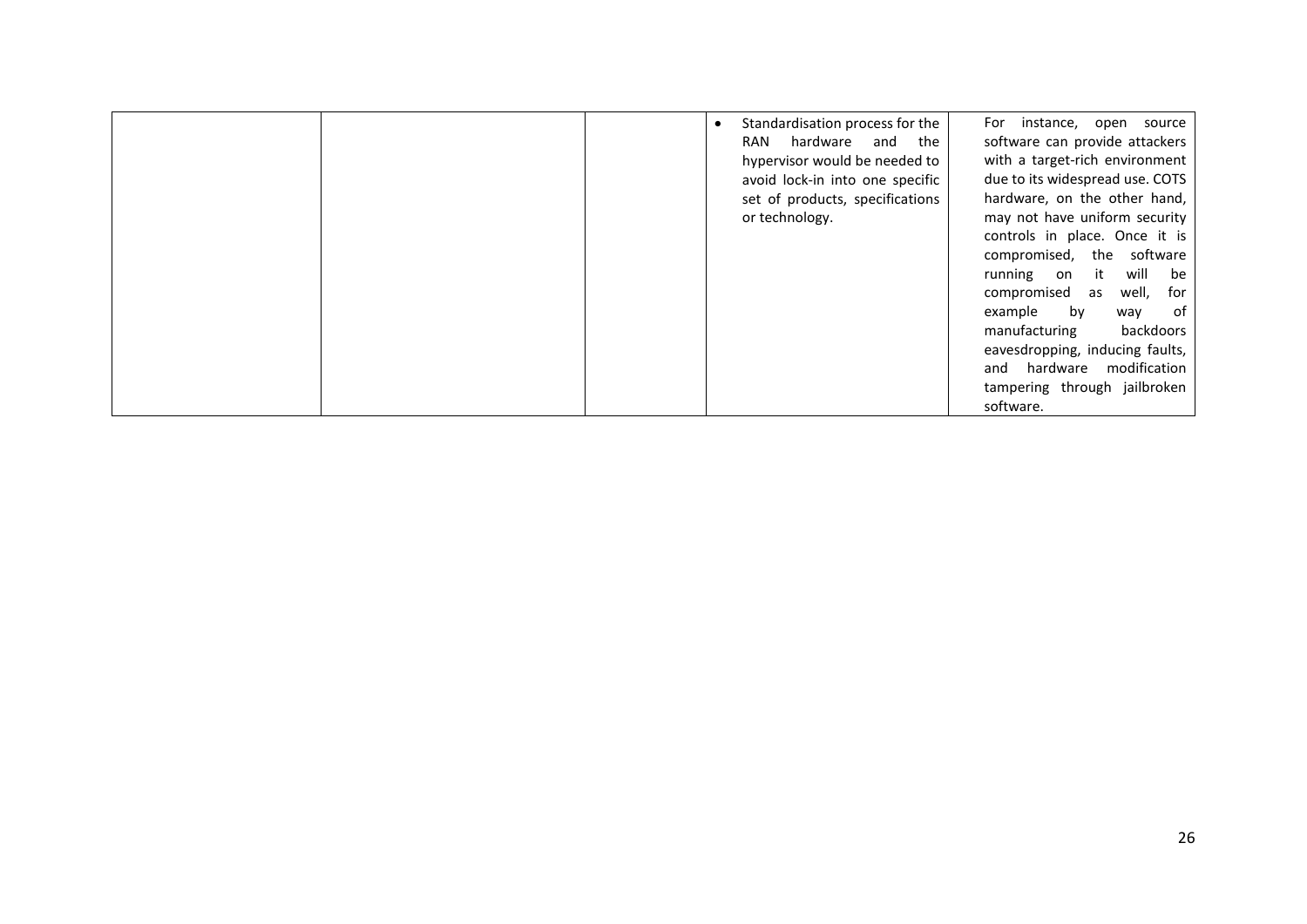## <span id="page-26-0"></span>**Annex 3. Mitigating measures**

This table lists the main EU Toolbox measures which are particularly important for Open RAN deployments and how they could be extended or reinforced to mitigate the risks identified in the report.

|                  | <b>STRATEGIC MEASURES</b>                                                                                                                               |                                                                                                                                                                                                                                                                                                                                                                                                                                                                                                                                                                                                                                                                                                                                                                                                                                                                         |                                                        |                                                   |  |  |  |
|------------------|---------------------------------------------------------------------------------------------------------------------------------------------------------|-------------------------------------------------------------------------------------------------------------------------------------------------------------------------------------------------------------------------------------------------------------------------------------------------------------------------------------------------------------------------------------------------------------------------------------------------------------------------------------------------------------------------------------------------------------------------------------------------------------------------------------------------------------------------------------------------------------------------------------------------------------------------------------------------------------------------------------------------------------------------|--------------------------------------------------------|---------------------------------------------------|--|--|--|
| Id               | Guidance on the implementation of the EU Toolbox measure for Open RAN<br><b>Measure</b><br>deployments                                                  |                                                                                                                                                                                                                                                                                                                                                                                                                                                                                                                                                                                                                                                                                                                                                                                                                                                                         |                                                        | Relevant actors <sup>33</sup>                     |  |  |  |
| <b>SM01</b>      | Strengthening the role of<br>national authorities                                                                                                       | National authorities should use regulatory powers to scrutinise large-scale<br>Open RAN deployment plans from MNOs and if needed, restrict, prohibit<br>and/or impose specific requirements or conditions, following a risk-based<br>approach, for the supply, large-scale deployment and operation of the Open<br>RAN network equipment.<br>This assessment should take into account, among other things:<br>Whether MNOs have adequate controls to be able to manage the<br>$\circ$<br>increased complexity of system integration and operation of Open<br>RAN networks, and to achieve mature processes and appropriate<br>network management capabilities;<br>Whether the components used follow, once available, the relevant<br>$\circ$<br>Open RAN technical specifications, and whether security controls<br>are implemented in these technical specifications. | R1, R2, R3, R4,<br>R5, R6, R7                          | Relevant<br>authorities<br>Operators              |  |  |  |
| <b>SM02</b>      | Performing<br>audits on operators and<br>requiring information                                                                                          | National competent authorities should require MNOs to provide detailed<br>and up-to-date information about their plans for the sourcing of Open RAN<br>equipment and the involvement of third-party suppliers (system integrators,<br>cloud service/infrastructure providers, etc.). Adequate design and<br>deployment plans, including risk analysis and possible mitigation plans,<br>should be provided to support effective auditing in modular and dynamic<br>Open RAN scenarios.                                                                                                                                                                                                                                                                                                                                                                                  | R1, R2, R3, R4,<br>R5, R6, R7, NR5,<br>N <sub>R6</sub> | Relevant<br>authorities<br>Operators<br>$\bullet$ |  |  |  |
| SM <sub>03</sub> | Assessing the risk profile of<br>suppliers and applying<br>restrictions for suppliers<br>considered to be high risk -<br>including necessary exclusions | Include Open RAN suppliers, external service providers related to Open RAN,<br>$\bullet$<br>cloud service/infrastructure providers and system integrators in this<br>assessment and related restrictions. The profile of all stakeholders -<br>including new actors - should be carefully assessed. This assessment should<br>take into account the criteria recommended in the EU Coordinated risk                                                                                                                                                                                                                                                                                                                                                                                                                                                                     | R2, R5, NR1, NR4                                       | Relevant<br>authorities<br><b>Operators</b>       |  |  |  |

<sup>&</sup>lt;sup>33</sup> This column aims at identifying the main owners of the measures, i.e. actors responsible for developing, enforcing and/or implementing a measure.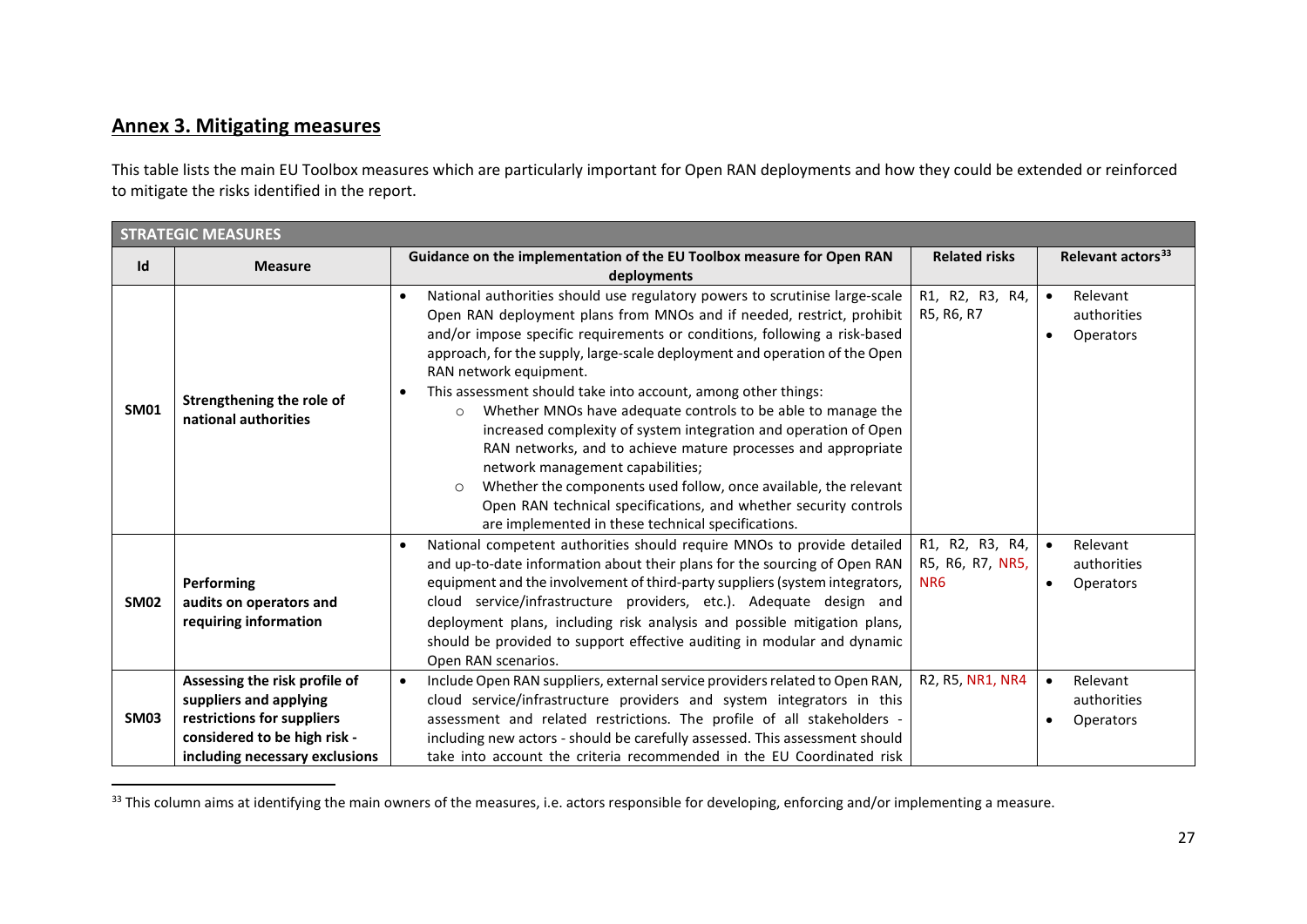<span id="page-27-0"></span>

|             | to effectively mitigate risks -<br>for key assets                                                                    | assessment, which cover the risk of interference from a non-EU country, the<br>supplier's ability to supply and the overall quality of products and<br>cybersecurity practices of the supplier.                                                                                                                                                                                                                                                                                                                                                                                                                                                                                                                 |                |                                                                                       |
|-------------|----------------------------------------------------------------------------------------------------------------------|-----------------------------------------------------------------------------------------------------------------------------------------------------------------------------------------------------------------------------------------------------------------------------------------------------------------------------------------------------------------------------------------------------------------------------------------------------------------------------------------------------------------------------------------------------------------------------------------------------------------------------------------------------------------------------------------------------------------|----------------|---------------------------------------------------------------------------------------|
| <b>SM04</b> | Controlling the use of<br><b>Managed Service Providers</b><br>(MSPs) and equipment<br>suppliers' third line support  | Controls and restrictions on MSPs should be extended to Open RAN<br>$\bullet$<br>providers, notably cloud service/infrastructure providers and system<br>integrators. Trusted third parties providing network management services,<br>such as MSPs and system integrators, can help in mitigating risks related to<br>the combination of components from different suppliers and potential<br>issues related to their interoperability. The risk profile of these third parties<br>should be assessed in the same way as equipment suppliers, based on the<br>criteria recommended in the EU Toolbox.                                                                                                           | R2, R5, NR5    | Relevant<br>$\bullet$<br>authorities<br>Operators<br>$\bullet$                        |
| <b>SM05</b> | <b>Ensuring the diversity of</b><br>suppliers for individual MNOs<br>through appropriate multi-<br>vendor strategies | National competent authorities and MNOs should consider the broader<br>value chain beyond 5G when assessing dependencies and diversification in<br>5G networks. MNOs should have an appropriate multi-vendor strategy in<br>their networks, and should include hardware providers, system integrators<br>and cloud service/infrastructure providers to ensure that the risk of vendor<br>lock-in is not increased. National authorities and MNOs can perform risk<br>assessments to prevent cross-sector dependencies on a single cloud<br>service/infrastructure providers. Measures to ensure interoperability and<br>portability for migration of cloud providers would further mitigate the<br>risks $34$ . | <b>R4, NR2</b> | Relevant<br>$\bullet$<br>authorities<br>Operators<br>$\bullet$                        |
| <b>SM08</b> | <b>Maintaining and building</b><br>diversity and EU capacities in<br>future network technologies                     | EU and national funding for 5G and 6G R&D should be used to support<br>opportunities for EU players to compete on a level playing field. MNOs<br>should be encouraged to set up sustained programmes that involve EU<br>players, including new entrants, in their Open RAN trials and deployments.<br>In 6G, open and interoperable architectures can be designed from the<br>outset.                                                                                                                                                                                                                                                                                                                           | R4, NR2, NR3   | EC and Member<br>$\bullet$<br><b>States</b><br>All<br>5G<br>$\bullet$<br>stakeholders |

<sup>&</sup>lt;sup>34</sup> Measures can include evidence of support of cloud interoperability together with data and application portability, as described by ISO/IEC 19941:2017 (Information technology — Cloud computing — Interoperability and portability, https://www.iso.org/obp/ui/#iso:std:iso-iec:19941:ed-1:v1:en), as well as actual proofs of MNOs' cloud multi-provider strategies.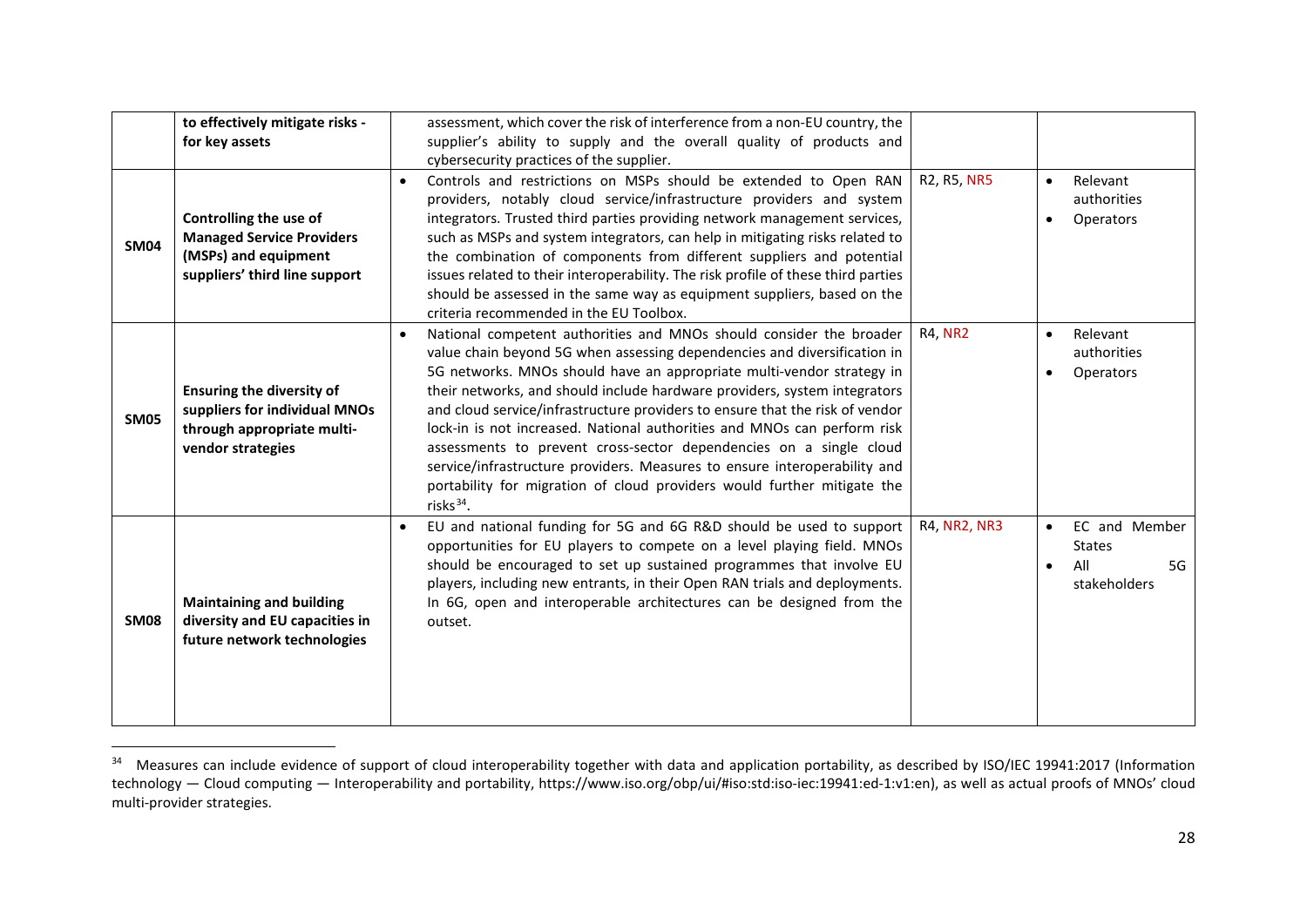<span id="page-28-1"></span><span id="page-28-0"></span>

|                           | <b>TECHNICAL MEASURES</b>                                                                                                     |                                                                                                                                                                                                                                                                                                                                                                                                                                                     |                                                                                    |                                                                                                                        |  |  |
|---------------------------|-------------------------------------------------------------------------------------------------------------------------------|-----------------------------------------------------------------------------------------------------------------------------------------------------------------------------------------------------------------------------------------------------------------------------------------------------------------------------------------------------------------------------------------------------------------------------------------------------|------------------------------------------------------------------------------------|------------------------------------------------------------------------------------------------------------------------|--|--|
| Id                        | <b>Measure</b>                                                                                                                | Guidance on the implementation of the EU Toolbox measure for Open RAN<br>deployments                                                                                                                                                                                                                                                                                                                                                                | <b>Related risks</b>                                                               | <b>Relevant actors</b>                                                                                                 |  |  |
| <b>TM05</b>               | Ensuring secure 5G network<br>management, operation and<br>monitoring                                                         | $\bullet$<br>MNOs should adapt the monitoring design to a modular environment where<br>each component is monitored, i.e. zero trust mind set.                                                                                                                                                                                                                                                                                                       | R1, R2, R3, R5,<br>R6, R7, R9, NR5,<br>NR <sub>6</sub>                             | Relevant<br>$\bullet$<br>authorities<br>Operators<br>$\bullet$                                                         |  |  |
| <b>TM09</b>               | Using EU certification for 5G<br>network<br>components,<br>customer equipment and/or<br>suppliers' processes                  | Incorporate Open RAN and its components, from the earliest possible stage,<br>in the future candidate certification scheme for 5G.                                                                                                                                                                                                                                                                                                                  | R3, R6, R7, NR4                                                                    | Relevant<br>$\bullet$<br>authority<br><b>EC</b><br>$\bullet$<br><b>ENISA</b><br>$\bullet$<br>Stakeholders<br>$\bullet$ |  |  |
| <b>TM10</b>               | Using EU certification for other<br>non 5G-specific ICT products<br>(connected<br>services<br>and<br>devices, cloud services) | Consider the use of the future EU certification scheme for cloud to get<br>$\bullet$<br>assurance about the implementation of cloud services, e.g. transparency<br>requirements on the location of servers and of key people such as<br>administrators.                                                                                                                                                                                             | <b>R9, NR4</b>                                                                     | Relevant<br>$\bullet$<br>authority<br><b>EC</b><br>$\bullet$<br><b>ENISA</b><br>$\bullet$<br>Stakeholders<br>$\bullet$ |  |  |
| <b>SUPPORTING ACTIONS</b> |                                                                                                                               |                                                                                                                                                                                                                                                                                                                                                                                                                                                     |                                                                                    |                                                                                                                        |  |  |
| Id                        | <b>Measure</b>                                                                                                                | Guidance on the implementation of the EU Toolbox measure for Open RAN<br>deployments                                                                                                                                                                                                                                                                                                                                                                |                                                                                    | <b>Relevant actors</b>                                                                                                 |  |  |
| <b>SA01</b>               | <b>Reviewing or developing</b><br>guidelines and best practices<br>on network security                                        | Based on ENISA's report on NFV security <sup>35</sup> , integrate NFV security controls<br>$\bullet$<br>in the 5G Security Controls Matrix, which is currently being developed by<br>ENISA.<br>Assess whether Open RAN controls need to be added to the Matrix.<br>$\bullet$<br>In addition to the updated technical guidelines on security measures under<br>$\bullet$<br>the European Electronic Communications Code (EECC) $36$ , assess whether | Relevant authorities<br>$\bullet$<br><b>ENISA</b><br>$\bullet$<br><b>Operators</b> |                                                                                                                        |  |  |

<sup>&</sup>lt;sup>35</sup> ENISA Network Function Virtualisation Security in 5G, Challenges and Best Practices, 24 February 2022, [https://www.enisa.europa.eu/publications/nfv-security-in-5g](https://www.enisa.europa.eu/publications/nfv-security-in-5g-challenges-and-best-practices)[challenges-and-best-practices](https://www.enisa.europa.eu/publications/nfv-security-in-5g-challenges-and-best-practices)

<sup>&</sup>lt;sup>36</sup> ENISA Technical Guideline on Security Measures Under the EECC report, 10 December 2020, [https://www.enisa.europa.eu/publications/guideline-on-security-measures](https://www.enisa.europa.eu/publications/guideline-on-security-measures-under-the-eecc)[under-the-eecc](https://www.enisa.europa.eu/publications/guideline-on-security-measures-under-the-eecc) and ENISA 5G Supplement to the Technical Guideline on Security Measures Under the EECC report, 10 December 2020, <https://www.enisa.europa.eu/publications/5g-supplement-security-measures-under-eecc>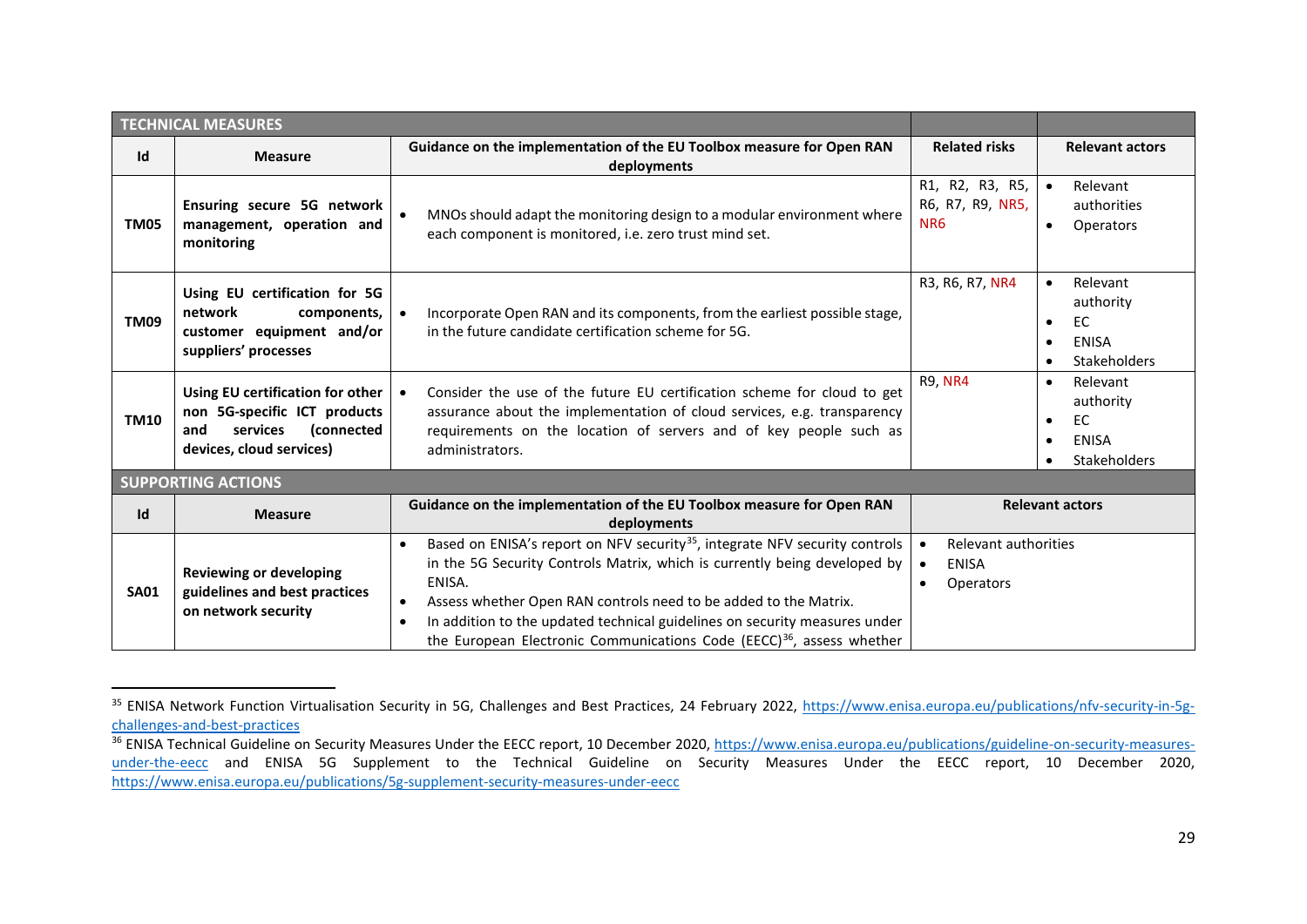<span id="page-29-2"></span><span id="page-29-1"></span><span id="page-29-0"></span>

|             |                                                                                     | additional guidance for national competent authorities on Open RAN is<br>needed.                                                                                                                                                                                                                                                                                                                                                                                                                                                                                                                                                                                                                                                                                                                                                                                                                                                                                                                                                                                                                                                                                                                                                                                                                                                                                                                                                                                                                                                                                                                                                                                                                                                                       |                                                                                                                    |
|-------------|-------------------------------------------------------------------------------------|--------------------------------------------------------------------------------------------------------------------------------------------------------------------------------------------------------------------------------------------------------------------------------------------------------------------------------------------------------------------------------------------------------------------------------------------------------------------------------------------------------------------------------------------------------------------------------------------------------------------------------------------------------------------------------------------------------------------------------------------------------------------------------------------------------------------------------------------------------------------------------------------------------------------------------------------------------------------------------------------------------------------------------------------------------------------------------------------------------------------------------------------------------------------------------------------------------------------------------------------------------------------------------------------------------------------------------------------------------------------------------------------------------------------------------------------------------------------------------------------------------------------------------------------------------------------------------------------------------------------------------------------------------------------------------------------------------------------------------------------------------|--------------------------------------------------------------------------------------------------------------------|
| <b>SA02</b> | <b>Reinforcing testing and</b><br>auditing capabilities at<br>national and EU level | National competent authorities and operators should consider applying for<br>EU funding to develop common 5G penetration testing/redteaming<br>capabilities <sup>37</sup> .                                                                                                                                                                                                                                                                                                                                                                                                                                                                                                                                                                                                                                                                                                                                                                                                                                                                                                                                                                                                                                                                                                                                                                                                                                                                                                                                                                                                                                                                                                                                                                            | Relevant authorities<br>EC<br>$\bullet$<br><b>ENISA</b><br>$\bullet$                                               |
| <b>SA03</b> | Supporting and shaping 5G<br>standardisation                                        | All O-RAN specifications should be publicly available and the standardisation<br>process should satisfy the WTO/TBT founding principles for the<br>development of international standards <sup>38</sup> . The current lack of transparency<br>could be partially mitigated when O-RAN Alliance specifications are<br>submitted for review and adoption by a European SDO, such as the ETSI. In<br>the context of such transfer and adoption process like ETSI's ongoing PAS <sup>39</sup> ,<br>Member States should coordinate in order to address security deficiencies<br>and related requirements. To further facilitate this, Member States could<br>also ask the O-RAN Alliance via the PAS process to present the end-to-end<br>security solutions and mechanisms specified or planned for the Open RAN<br>solution together with the time plan for the release of associated<br>specifications and, based on this information, ask the O-RAN Alliance to give<br>a commitment or indication as to when the organisation expects to submit<br>the above specifications to ETSI for review. The O-RAN Alliance is particularly<br>encouraged to ensure openness in participation and impartiality in decision-<br>making. This will allow to increase transparency and ensure the<br>representation of a wider set of stakeholders, including European ones, to<br>implement a security-by-design approach and allow for effective security<br>assessments that are in line with the principles of EU Regulation 1025/2012.<br>Alternatively, these discussions can take place within the 3GPP, which has<br>demonstrated to be the key forum on mobile standardisation, ensuring a<br>balanced participation of worldwide stakeholders and SDOs. | Relevant authorities<br><b>EC</b><br>$\bullet$<br>Operators<br>$\bullet$<br>Suppliers<br>$\bullet$<br><b>ENISA</b> |

<sup>&</sup>lt;sup>37</sup> The DIGITAL Europe work programme for 2022 foresees a call on testing and certification capabilities to notably support cybersecurity and interoperability testing capabilities on 5G disaggregated and open solutions.

<sup>&</sup>lt;sup>38</sup> Recital (2) of the Regulation (EU) No 1025/2012 of the European Parliament and of the Council of 25 October 2012 on European standardisation.

<sup>&</sup>lt;sup>39</sup> In November 2021, the O-RAN Alliance submitted three specifications to ETSI for adoption as ETSI Technical Specifications or Technical Recommendations in the framework of ETSI's PAS procedure. The specifications are: O-RAN Fronthaul Control, User and Synchronization Plane Specification v7.01-Nov 2021 (ORAN-WG4.CUS.0-v07.01); O-RAN Open Fronthaul Management Plane Specification v7.01-Nov 2021 (ORAN-WG4.MP.0-v07.01.docx), and O-RAN Management Plane Specification -YANG Models 7.0 -March 2021 (O-RAN.WG4.MP-YANGs-v07.00).